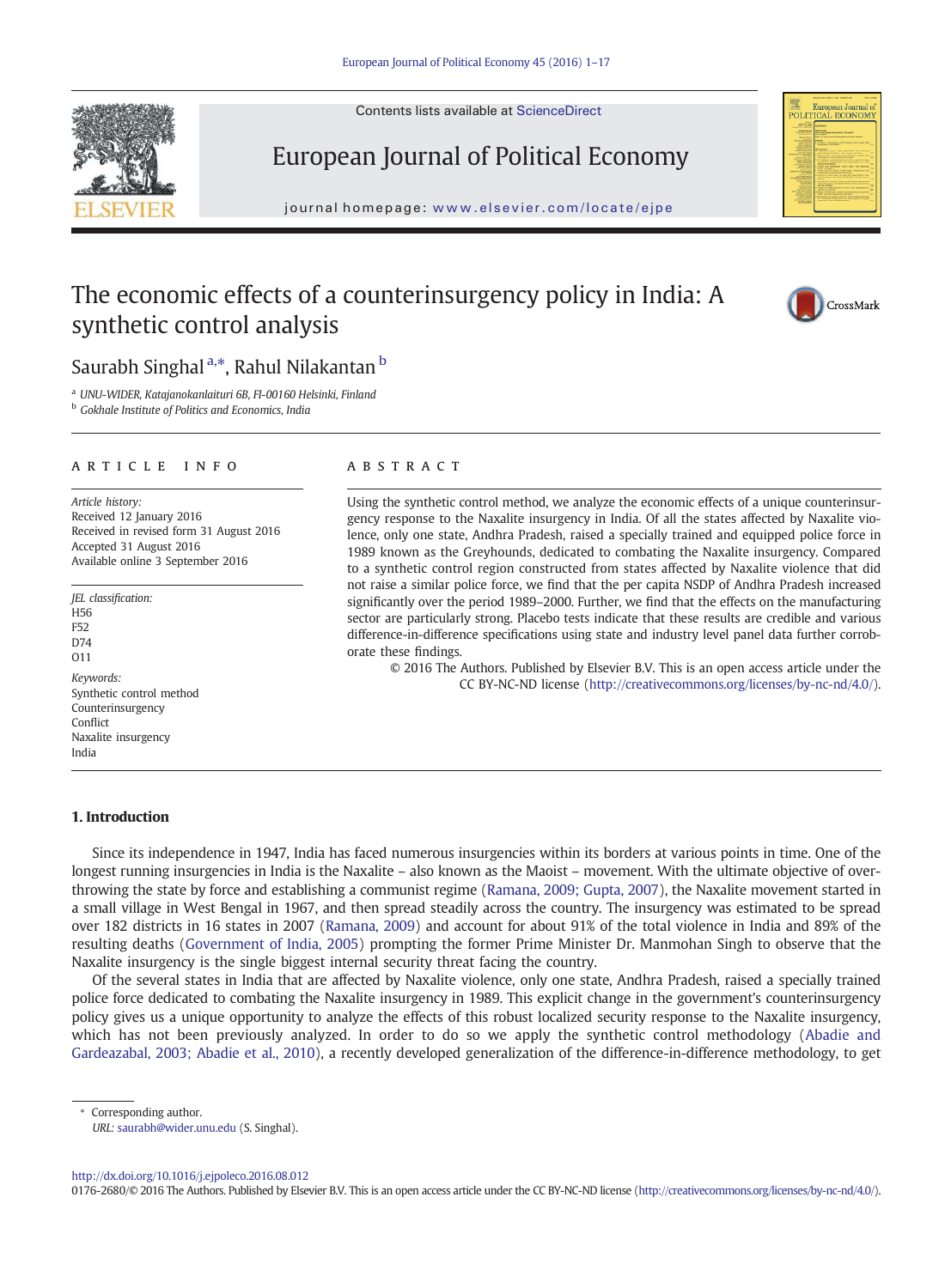around the standard problems of data and sample size limitations faced by empirical studies of interventions such as this that typically occur at the aggregate level.

We find that the introduction of a specialized police force called "Greyhounds" in Andhra Pradesh (AP) in 1989 is associated with an increase in its per capita net state domestic product (pcNSDP) over the period 1989–2000. Further, we find that this is driven by the various subsectors of the non-agricultural sector and that the effects on the manufacturing sector (both registered and unregistered) are particularly strong. Placebo tests indicate that our results are credible. Additionally, these results are robust to various difference-in-difference regression specifications using state and industry level panel data.

While the relationship between insurgency and economic growth is well established in the security economics literature, the economic effects of counterinsurgency policies remain underexplored (Brück and Schneider, 2011). This paper makes two important contributions. First, by analyzing a counterinsurgency policy in India, it builds on the line of work that uses economic indicators to evaluate the effectiveness of security policies in other parts of the world. While state response to insurgencies has been largely examined in terms of effects on the levels of violence, researchers and practitioners have argued that progress of counterinsurgency methods is better assessed via their effect on economic outcomes (Kapstein, 2012). Conflicts cause political instability which negatively affects savings and investment in the economy. Counterinsurgency polices, by reducing uncertainties and boosting confidence of civilians may enhance investment and economic activity (Naor, 2015). If markets efficiently aggregate information, they can be a good indicator of civilians' security outlook and provide an unbiased evaluation of the state's security policy. Further, we also make a methodological contribution by showing how the synthetic control methodology can be applied to study such policies.

Secondly, we also contribute to the study of conflicts in India. Despite now running in its fifth decade, there exist few systematic quantitative studies on the Naxalite insurgency. Cross-sectional studies find poverty, illiteracy, land inequality, forest cover and population share of marginalized castes and tribes to be the main correlates of Naxalite activity at the district level (Borooah, 2008; Iyer, 2009; Gomes, 2015; Hoelscher et al., 2012). Gawande et al. (2015) in a panel data study find that a one standard deviation decrease in renewable resources increased deaths related to the insurgency by nearly 60 percent over the period 2001–2008. Vanden Eynde (2016) finds negative rainfall shocks to increase Naxalite violence against civilians in order to deter them from becoming police informers. The effects of the recent introduction of a large public-works program (the National Rural Employment Guarantee Scheme) on Naxalite violence are mixed: while Dasgupta et al. (2016) find that it decreased conflict, Khanna and Zimmermann (2015) find that it induced an increase in violence in the short-run (possibly due to civilians providing greater information to the police). In the context of the Punjab insurgency during 1980–1993, Singh (2013) finds conflict to reduce long-term investment in agriculture. While these studies examine the correlates and effects of insurgencies, our study is the first to investigate the effects of a counterinsurgency policy in India.

The rest of the paper is organized as follows. Section 2 provides a discussion of related literature, Section 3 outlines a theoretical framework and Section 4 provides a brief history of the Naxalite movement in India and the Greyhounds. Section 5 provides an overview of the synthetic control method of analysis and the data. Section 6 describes the results while Section 7 discusses the findings. Section 8 concludes.

#### 2. Literature review

Fig. 1 provides a framework, derived from Brück et al. (2011), to assess the dynamic three-way relationship between insurgency, counter-insurgency and economic outcomes which we discuss in this section. As the negative relationship between insurgency and economic outcomes is well established in the literature (for example see Blattman and Miguel, 2010), we focus this review on the part of the literature that analyzes the effects of counterinsurgency policies.

The first part of the literature examines the state response to insurgencies in terms of the effects on violence. Insurgencies depend on active support of the civilian population. The "hearts and minds" mechanism posits that by providing the population with better public services, the government can change perceptions of the population towards the government. Civilians would then be less likely to support the insurgency and more likely to supply information to counterinsurgents regarding the whereabouts of



Fig. 1. Insurgency, counterinsurgency, perceptions and economic outcomes.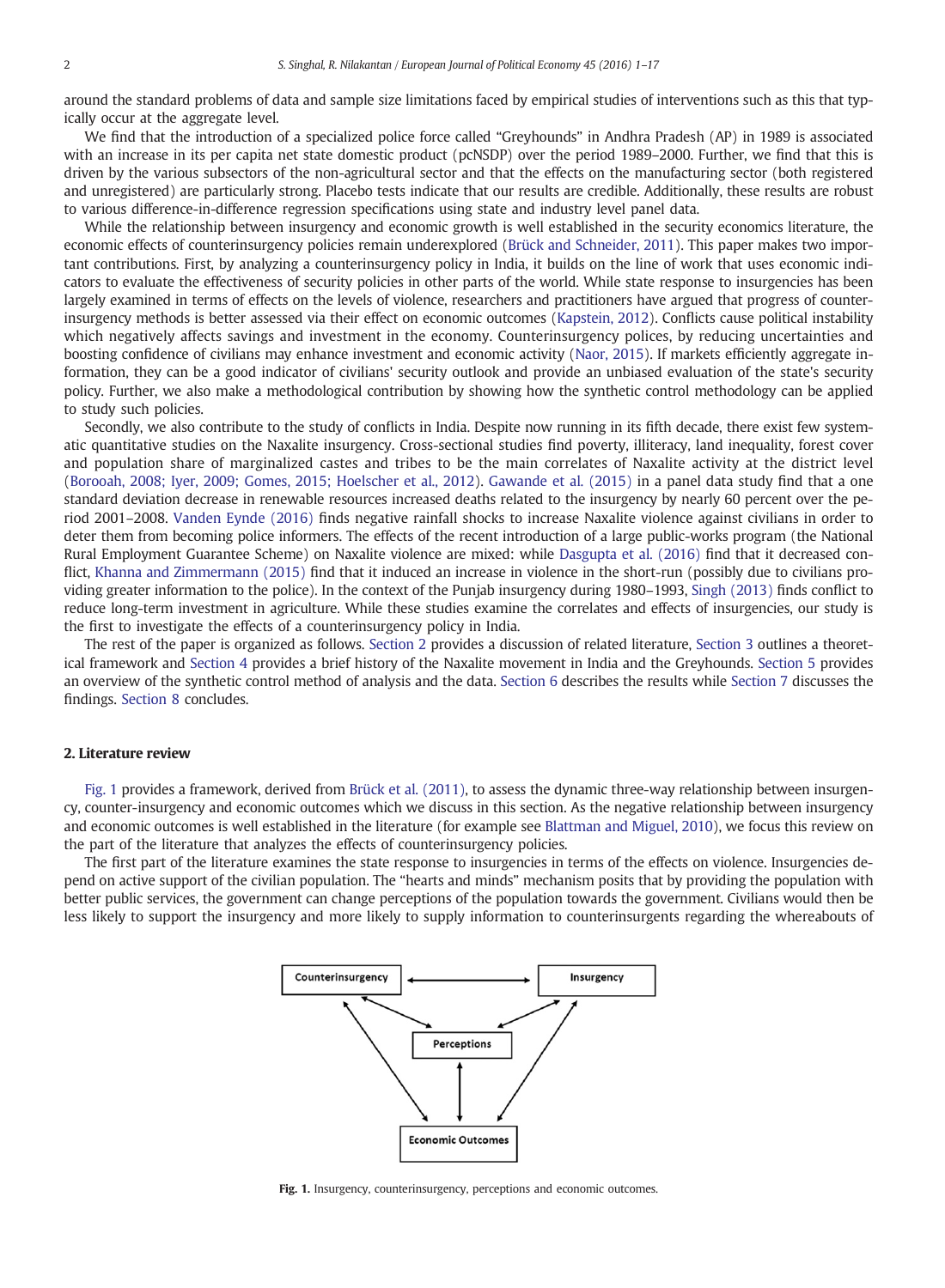insurgents. Exploiting spatial variation in service provision through the Commanders Emergency Reconstruction Program (CERP) in Iraq. Berman et al. (2011b) find evidence in support of this theory. However, Beath et al. (2011) find that while the National Solidarity Program (NSP) in Afghanistan improved villagers' perceptions of the government, it had no effect on violence level. A related "opportunity cost" approach to counterinsurgency postulates that improved economic environment, labor market conditions, etc. increase the costs of participating in the insurgency thereby reducing the supply of insurgents (Berman et al., 2011a). Similarly, more coercive counterinsurgency policies (such as drone attacks) could either deter civilian support and reduce the effectiveness of insurgents or drum up support for the insurgents, primarily by inflicting "collateral damage" on civilians (Johnston and Sarbahi, 2016; Kocher et al., 2011).

A second strand of literature focuses on the use of economic indicators to assess the effectiveness of counterinsurgency policies. Conflicts can negatively affect economic activity both directly (for example, destruction of human and physical capital) and indirectly by generating political instability and uncertainty about future policies and outcomes, which negatively affects incentives to save and invest in the economy (Aisen and Veiga, 2013; Brück et al., 2011; Singh, 2013). Counterinsurgency polices, by reducing uncertainties and boosting confidence of civilians may enhance investment and economic activity.<sup>1</sup>

Before making investments, individuals and firms try to assess the probability of being affected by conflict and these perceptions are vulnerable to actions of the state and the insurgents. Under the cumulative-prospect theory paradigm, over-weighting of the probability of terrorist activities can lead to sub-optimal level of investment and output in the economy. In such a scenario, Naor (2015) theoretically shows that an efficient government can produce a security good (financed through taxes) to prevent such production losses. This in turn may further lead to a virtuous circle: increased counterinsurgency effort by the government would attract more investment and once investments increase there is further incentive for the government to maintain its security policy in order to protect its tax base. Berman et al. (2013), using data from the Philippines show that holding other things constant, investment increases with counterinsurgency effort of the government, if the taxation rate (of the government) is less than the rate of extortion (by insurgents).

Bearing this relationship in mind, this strand of the literature has examined the reduced form relationship between security policies and economic outcomes to assess the effectiveness of such policies. An early example of this method is the use of exchange rates to evaluate the effectiveness of U.N. peacekeeping intervention in Lebanon (Sobel, 1998). Zussman and Zussman (2006) find that the Israeli and Palestinian stock markets responded negatively to Israel's assassinations of senior political leaders of Palestinian terrorist organizations but positively to the assassination of senior military leaders. Similarly, Coyne et al. (2010) find the value of long-term financial assets to be good indicators of credible peace processes during the civil war in Sri Lanka. More recently, there has been a spate of papers analyzing counterinsurgency policies in Iraq: Chaney (2008) finds evidence that the Iraqi bond market fell following the news of coalition troops withdrawal but responded positively to news of negotiations with Iran, while various economic and financial outcomes indicate that the "Surge" had limited effect in stabilizing Iraq (Amara, 2012; Greenstone, 2007). This literature is summarized in Table 1. Not only do we contribute to this literature by analyzing an example from India, but we also make a methodological contribution by showing how the synthetic control methodology can be applied to study such policies.

#### 3. Conceptual framework

In this section we outline a simple growth model accounting for insecurity, to motivate the empirical analysis that follows in the remainder of the paper. Consider an economy consisting of infinitely identical firms and households.<sup>2</sup> The representative firm maximizes expected profits (Eq. (1)) subject to a production technology constraint (Eq. (2)):

$$
\mathsf{Max} : \mathsf{Err} = h(Y, K, \beta, r, \delta) \tag{1}
$$

$$
s.t. Y = f(K, A) \tag{2}
$$

where *Y* is the output, *K* is the capital input (can be both physical and human capital) and *A* is a technology parameter. Conflicts can negatively affect economic activity both directly (for example, the firm might have to pay "taxes" to insurgents, face destruction of property, etc.) and indirectly by generating political instability (for example, strikes) implying that the firm may not receive the full output *Y*. This uncertainty in the security environment is captured in the expected profits of the firm by the parameter  $β = β(p, λ)$  which includes both the probability, *p*, that the firm faces a loss due to conflict, and the fraction of output,  $\lambda$ , that the firm loses when exposed to conflict, where  $p, \lambda \in [0, 1]$ . The price of capital is given by *r* (price of the output is normalized to one) and  $\delta$  is the rate of depreciation of capital.

Similarly, the representative household chooses an intertemporal path of consumption to maximize lifetime utility *U* (Eq. (3)) subject to the intertemporal budget constraint (Eq. (4)):

$$
\text{Max}: U = U(c, \mu, \rho, \theta) \tag{3}
$$

<sup>1</sup> Counterinsurgency policies may also lower long term economic growth by adversely affecting the quality of political institutions (Aguirre, 2016).

 $2$  See Carmignani (2003) for a broader discussion of the theoretical relationship between political instability and macroeconomic outcomes.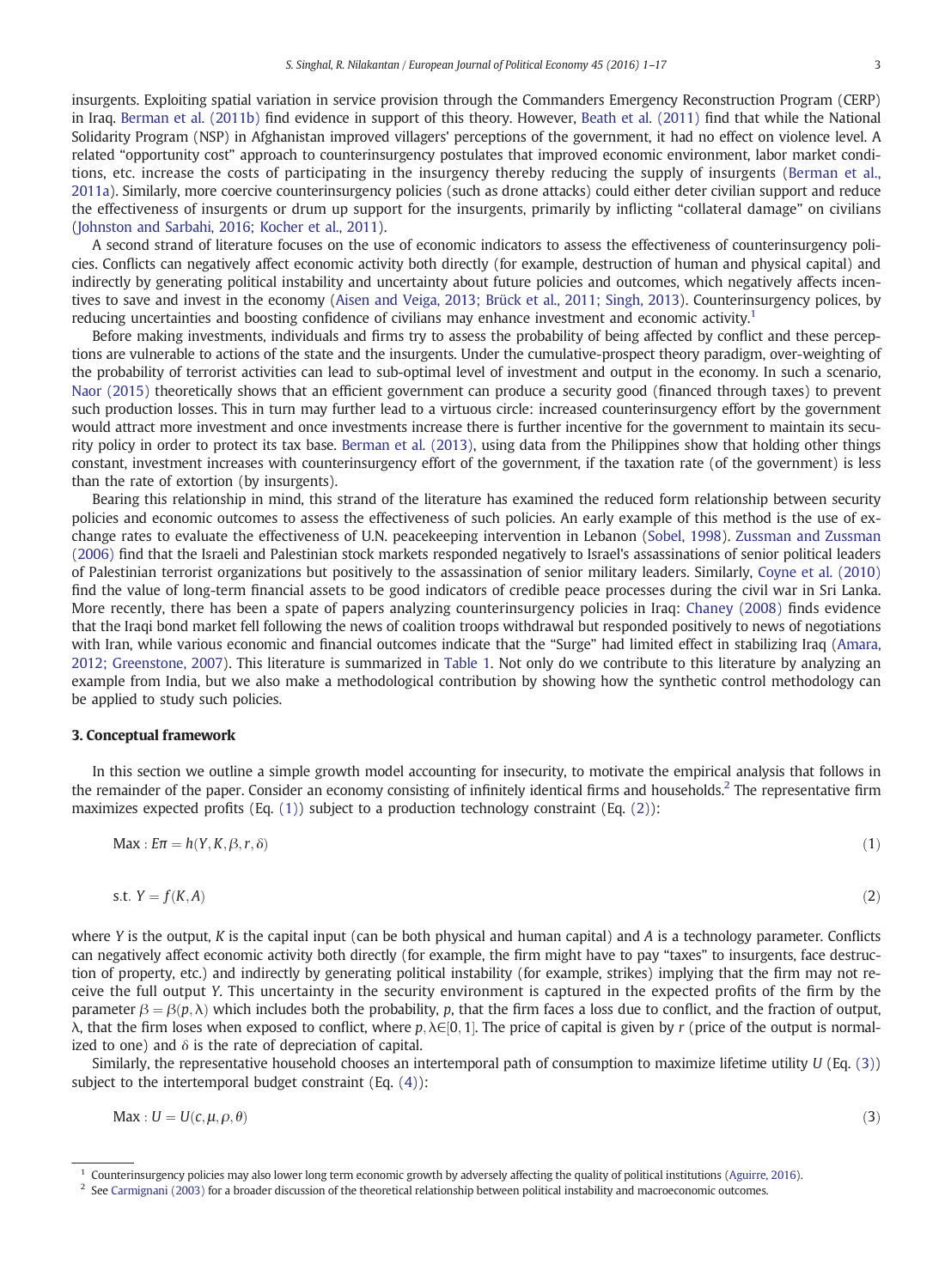| Table 1                                  |  |  |
|------------------------------------------|--|--|
| Counterinsurgency and economic outcomes. |  |  |

| Source                              | Context                                                    | Outcomes                                                                                                                                | Results                                                                                                                                                                                            |
|-------------------------------------|------------------------------------------------------------|-----------------------------------------------------------------------------------------------------------------------------------------|----------------------------------------------------------------------------------------------------------------------------------------------------------------------------------------------------|
| Sobel<br>(1998)                     | U.N. peacekeeping<br>intervention in<br>Lebanon, 1973-1984 | Lebanese exchange rate                                                                                                                  | A substantial long-run appreciation of the Lebanese Pound<br>indicates that the U.N. peacekeeping forces was effective in<br>stabilizing the state                                                 |
| Zussman<br>and<br>Zussman<br>(2006) | Israel's assassinations<br>policy, 2000-2004               | Tel Aviv 25 index                                                                                                                       | The market declines following Israel's assassinations of senior<br>political leaders in Palestinian terrorist organizations but in-<br>creases following assassinations of senior military leaders |
| Coyne et al.<br>(2010)              | 1997-2008                                                  | Sri Lankan civil conflict, All Share Price Index (ASPI), Colombo Stock Ex-<br>change                                                    | Long-term financial asset prices were an accurate indicator of<br>the sustainability of peace agreements between the LTTE and<br>the Sri Lankan government                                         |
| Amara<br>(2012)                     | Iraq conflict,<br>2003-2011                                | Iraqi exchange rate; treasury bill differential rates<br>between the US and Iraq bills; crude oil production;<br>electricity generation | None of the economic variables provide compelling evidence<br>that the "surge" helped stabilize the Iraqi state.                                                                                   |
| Greenstone<br>(2007)                | Iraq conflict,<br>2003-2007                                | Iraqi bond market prices; crude oil production                                                                                          | Bond prices fell following the military "surge" in Iraq indicat-<br>ing that the intervention was not effective. Crude oil produc-<br>tion showed no change                                        |
| Chaney<br>(2008)                    | Iraq conflict, 2006                                        | Iraqi bond market prices                                                                                                                | Iraqi bond market fell following the news of a possible with-<br>drawal of coalition troops but responded positively to news<br>of negotiations with Iran                                          |
| Berman<br>et al.<br>(2013)          | the Philippines.<br>2002-2008                              | Various insurgencies in Value of industrial building permits per capita                                                                 | Government counterinsurgency efforts positively associated<br>with investment                                                                                                                      |

$$
s.t. \quad a = (r - \mu)a - c \tag{4}
$$

where the theoretical framework assumes: (i) that households live infinitely, (ii) household population grows at the rate μ, and (iii) assets can be held as either capital or loans (both are perfect substitutes, providing the same rate of return, *r*). Per capita consumption and assets are represented by *c* and *a* respectively. The utility function also depends on the rate of time preference (ρ) and a preference parameter ( $\theta$ ), where  $\theta$ ,  $\rho > 0$ . The solutions to the maximization problem of the firm and the household respectively are:

$$
r^* = q(f'(K), \delta, \beta) \tag{5}
$$

$$
g^* = z(r^*, \rho, \theta) \tag{6}
$$

where *g*\* is the steady state growth rate of per capita consumption (and for capital and output). Further substituting Eq. (5) in (6) we have:

$$
g^* = z(f'(K), \delta, \beta, \rho, \theta) \tag{7}
$$

The Euler equation above deviates from the standard steady state growth rate equation due to the presence of the insecurity term β. The greater the amount of insecurity in the economy (a higher *p* and/or λ), the lower is the rate of accumulation of assets and growth. This framework can be extended to incorporate the cumulative-prospect theory paradigm to show that even at low levels of conflict, the self-assessed probability of suffering a loss from the insurgency, *p*, could be sufficiently high to result in substantial loss of output (Naor, 2015).

Now assume that the government undertakes a counterinsurgency policy. A counterinsurgency policy could improve security by reducing the amount of output lost due to conflict (λ). Further, it could also improve perceptions of the security environment thereby reducing the perceived probability of facing conflict (*p*). This implies that *β* can be expressed as a function of the counterinsurgency policy (τ), where  $\beta/(\tau)$ <0 and  $\beta''(\tau)$ >0. Given the negative effect of insecurity (β) on growth, this in turn implies that an effective counterinsurgency policy should increase incentives for investment and hence output. Thus, analyzing the reduced form relationship between security policies and economic outcomes can be used to test the effectiveness of such policies. The empirical counterpart of our hypothesis can be written in the following way:

$$
Y = \alpha + \gamma T + \epsilon \tag{8}
$$

where *T* represents the counterinsurgency policy. Given the abovementioned conceptual framework, we expect γ to be positive and significant, implying that the policy is effective. Section 5 describes the estimation strategy that formally tests this hypothesis.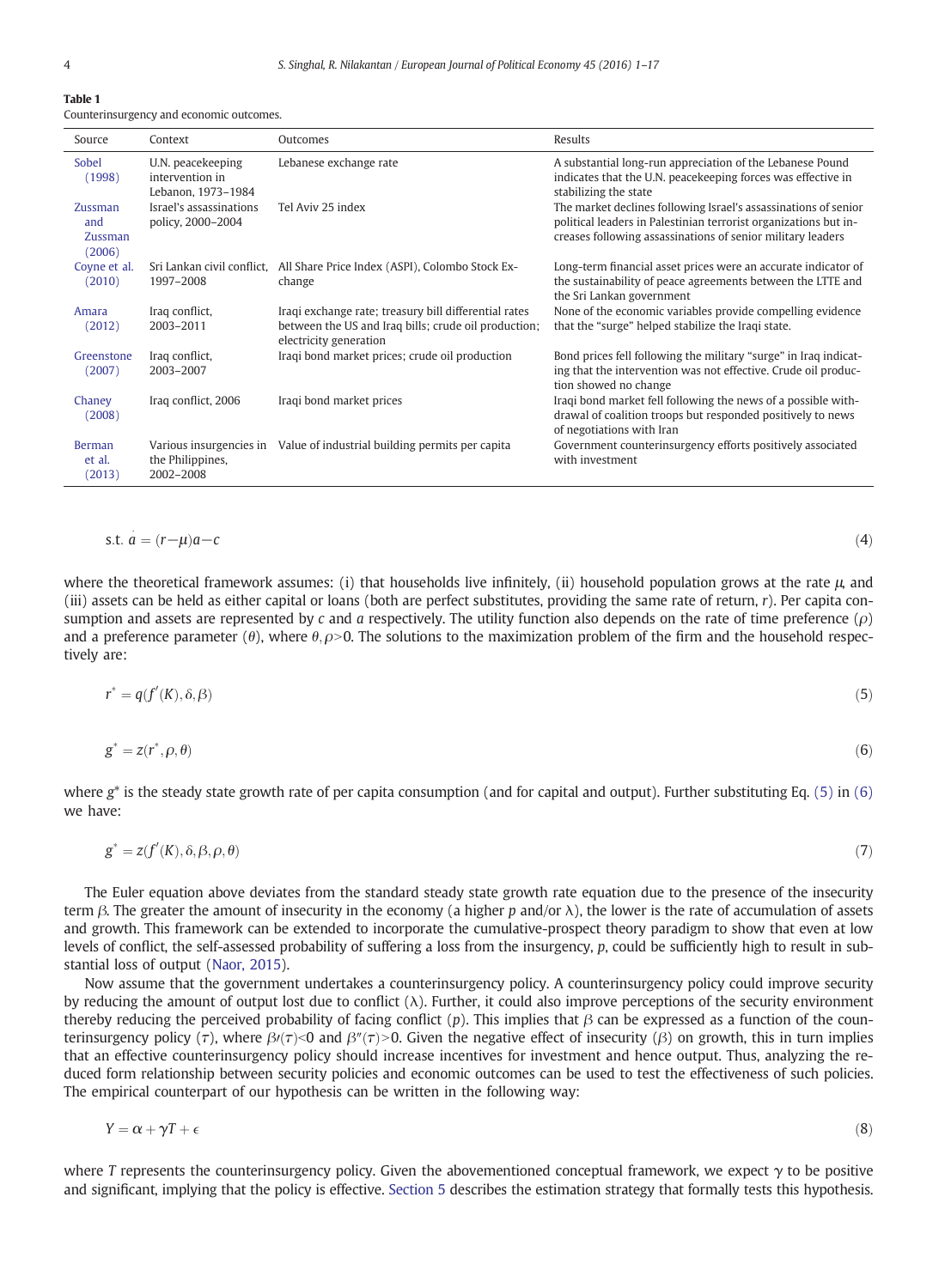#### 4. The Naxalite movement

The Naxalite movement traces its roots to Naxalbari, a small village in West Bengal where a tribal farmer was attacked by local landlords over a land dispute in 1967. An armed uprising followed, led by revolutionaries of the Communist Party of India (Marxist), across several states of India with the primary objective of overthrowing the state and establishing a communist regime. Faced with a brutal response by the security forces and riven by internal conflicts, the movement splintered into various subgroups. One of the most prominent violent factions of the Naxalite insurgency, the Communist Party of India (Marxist-Leninist) People's War (more generally known as the People's War Group or PWG), was formed in AP in 1980. Through the 1980s and 1990s the various factions rapidly consolidated their bases, actively engaged the state security forces but showed little intergroup coordination. Of late, however, there have been many mergers – the biggest resulting in the formation of the Communist Part of India - Maoist (CPI-Maoist) in 2004.<sup>3</sup>

Given the nature of the insurgency and the limited amount of information divulged by the government, the exact strength of the Naxalites or the extent of violence (as measured by the number of casualties) are difficult to pin down for the study period. Recent intelligence reports estimate the Naxalites to have about 20,000 armed fighters making it almost twice the size of FARC in Colombia (van Dongen and Reichert, 2011) and to be responsible for about 12,000 deaths over the period 1993–2013 (Indian Express, 2014).

The Naxalite insurgency has imposed economic costs on the affected states through various channels. In addition to the human casualties, Naxalites impose direct costs on the economy by destroying public infrastructure – such as government buildings, railway stations, railway lines, telephone exchanges and burning state transportation buses (for examples see Singh, 1995). Further, in some areas the Naxalites run a "parallel" administration making property rights insecure and holding up development activity (Ahmed, 1993).<sup>4</sup> Additionally reports from the field indicate that civilians caught between the insurgents and the government forces face reduced access to health care (Solberg, 2008) and educational services (Human Rights Watch, 2009).

The Naxalites also impede economic growth by administering a "kidnap and extortion empire" in their areas of operation. Extortion from small and large enterprises as well as individuals is reportedly common in areas under Naxalite control (Srinivasan, 1997; Das, 2000). Examples include "taxes" ranging from Rs. 100 to Rs. 1000 per household (Ninan and Ahmed, 1987), and Rs. 100–1000 annual fees to own vehicles (Mishra, 2002). Closest to our study period, meticulously maintained accounts obtained by the police show that the total revenue of the Naxalites in one region of AP was Rs. 62 mn. over the period 2001–2003 (Ramana, 2014).

The value of public and private property destroyed by the Naxalites and the money collected through extortion is an underestimate of the true cost of the conflict as it does not account for the costs of insecurity. Firms faced with the risk of conflict may *ex-ante* avoid profitable investments in order to mitigate possible ex-post losses (Singh, 2013; Bundervoet, 2009). In particular, investments that involve sunk costs or those that are more susceptible to violence may not be undertaken leading to the economy to operate at a sub-optimal level. Note that as opposed to a smaller fraction of the population that actually experiences violence, the costs stemming from insecurity relate to larger sections of society.<sup>5</sup>

#### *4.1. State response and the Greyhounds*

The state counterinsurgency response to the rapid growth of the Naxalite movement since the 1980s has been lacking and inconsistent. The affected states have primarily relied on the regular police force to maintain security, with virtually no success. Further, since maintaining law and order in India is the responsibility of the states, until recently, there has been little coordination between the central and the state governments. The role of the central government has been largely restricted to providing reinforcements from the central police organizations when requested to do so. The deployment of central police forces is usually for limited time periods and have done little to boost counterinsurgency efforts (Oetken et al., 2009; Ramana, 2009).

Of the affected states only AP raised a separate police force, called the Greyhounds, whose main purpose was to combat the Naxalite insurgency in the state.<sup>6</sup> Established in 1989 as a separate administrative unit, the Greyhounds are an elite commando force specially trained in counterinsurgency methods, well-equipped and have their own intelligence network and other support units. Although exact numbers are not publicly available, the size of the Greyhounds is reported to have steadily increased from 886 in 1989 (Shatrugna, 1989) to around 2000 in 2009 (Priyadershi, 2009).

The introduction of the Greyhounds was also accompanied by a surrender and rehabilitation policy for the Naxalites in AP in 1989 and later followed by a ban on all Naxalite affiliated groups in 1993 (Ramana, 2009). There was, therefore, an overall change

<sup>&</sup>lt;sup>3</sup> A more detailed description of the history of the movement can be found in the online appendix.

<sup>&</sup>lt;sup>4</sup> Following the delicensing of media and an increased interest in the insurgency, reports of such incidents are more readily available post-2000. For example, see the South Asia Terrorism Portal (SATP) for reports of Naxalite activity from popular Indian newspapers. For discussions on incidents pre-2000 see Singh (1995), Louis (2002), and Banerjee (1984).

<sup>&</sup>lt;sup>5</sup> Rockmore (2016) distinguishes between costs arising from risk of violence and those from the realization of violence in the context of Northern Uganda and finds the former to matter more at the aggregate level.

<sup>6</sup> Other stated responsibilities of the Greyhounds include providing assistance during natural disasters and other grave law and order situations. For more details see the Greyhounds webpage at www.apstatepolice.org.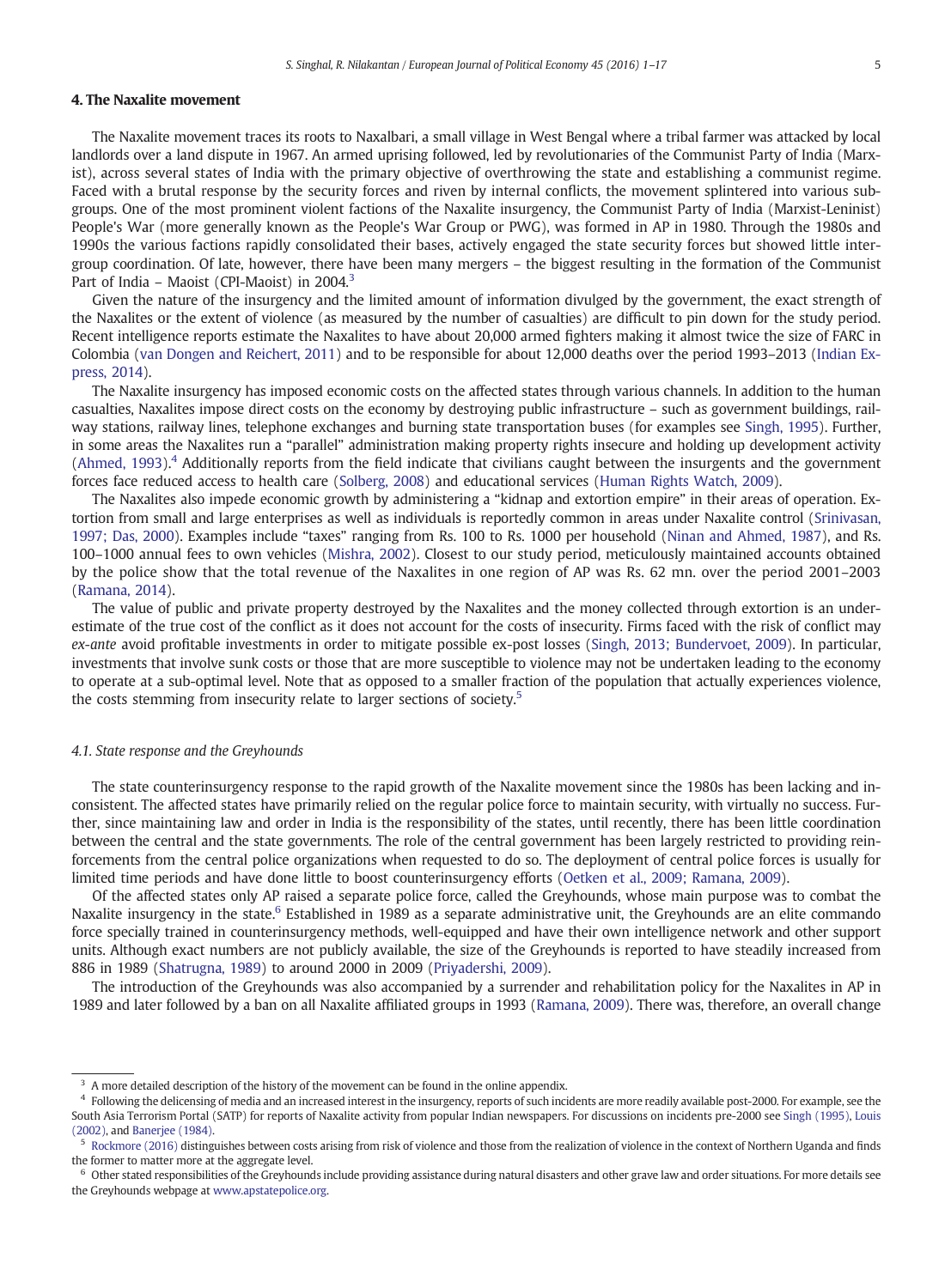in the approach towards the Naxalites and we do not disentangle the effects of the various policies. We focus on the Greyhounds, as it was the most crucial (and unique) component of the anti-Naxalite approach taken by AP during this period. Nonetheless, throughout this paper the estimation of the effect of the establishment of the Greyhounds is effectively an estimation of this change in the engagement with the Naxalites in AP.

While we do not have quantitative evidence on the effect of the Greyhounds on Naxalite violence, anecdotal evidence indicates that the initial period (1990–1992) was particularly violent (Ahmed, 1993).<sup>7</sup> Further reports from the latter half of the 1990s suggest that counterinsurgency efforts of the Greyhounds such as infiltration and enhanced information networks were severely affecting Naxalite activities in AP (Reddy, 1998).<sup>8</sup> Reports also suggest that the surrender and rehabilitation policy policy complemented the coercive policy well, encouraging many low-rung Naxalites to surrender in the face of sustained pressure from the police (Ramana, 2009).

This success has led to the Greyhounds training police forces of other affected states such as Maharashtra and Madhya Pradesh and Nepal since 2000 and prompted the Prime Minister of India to suggest that other states raise similar forces.<sup>9</sup>

#### *4.2. The Greyhounds and identi*fi*cation*

In this section we discuss changes in the economic and political scenario in AP around the time of the introduction of the Greyhounds. The objective is to rule out concerns regarding the exogeneity of the Greyhounds and any other confounding factors that could have altered the growth of AP.

When assessing the plausibility of the economic effects of the Greyhounds it is important to keep in mind the economic environment of AP. Specifically, are there any other contemporaneous economic policies, not controlled for in the empirical analysis, that could be driving the effects? First, state specific labor laws have been shown to be important determinants of industrial output and in their analysis, Besley and Burgess (2004) find that among 16 major Indian states considered, AP had the most proemployer labor laws. To allow for this, we control for the Besley and Burgess Labor Reform Index (hereafter, Labor Reform Index) in the analysis.

Second, India embarked on a series of reforms in 1991, a few years after the introduction of the Greyhounds, that included industrial delicensing, relaxation on FDI restrictions and a reduction in tariffs. While these changes are accounted for by the year fixed effects in the state level analysis, we control for these policies using the Aghion et al. (2008) measures of delisencing, FDI restrictions and tariff rates in the industry level regressions. Furthermore, following Aghion et al. (2008) we allow these policies to have heterogeneous effects across states by interacting them with the Labor Reform Index.

Third, towards the end of our study period AP undertook a series of economic and structural reforms under the World Bank's "AP Economic Restructuring Project" and later under "AP Vision 2020" (GoAP, 1999). Note that while these may confound the synthetic control results towards the end of the study period, the regression analyses terminates by 1997. Since the results from the two methodologies are quite similar we can rule out the possibility of these policies having a substantial effect on our estimates.

Table A7 in the online appendix shows a timeline of the major political and Naxalite related events in AP during 1980–2000. The Telugu Desam Party (TDP) and the Indian National Congress (INC) were the main contenders for political power in AP during this time period. The TDP government that came to power in 1983 hardened its approach towards the Naxalites over time resulting in the introduction of the Greyhounds in June 1989. The TDP lost the elections to the INC in December 1989 but the new government did not reverse the Greyhounds policy (in fact, it also imposed an official ban on all Naxalite affiliated groups in 1993). Nonetheless, it is possible that the political party in power could have affected the growth pattern of AP through economic or security policies. In order to control for this we have included dummy variables that capture the political identity of the state government in the regression analyses. $10$ 

Lastly, even though the Greyhounds were officially introduced in 1989, the decision to raise the Greyhounds was announced on June 6, 1988 (Balagopal, 1988). Although, as shown in the results later, this could have led to an announcement effect, we take 1989 as the treatment year because in addition to the introduction of the Greyhounds, there was the important transformation of the counterinsurgency capabilities of the AP Police setup that occurred only after 1989.

#### 5. Research methodology and data

A common problem in the study of macro policy interventions is that a regression approach is usually less appropriate due to the lack of a sufficient number of treated and control units for robust inference. The synthetic control methodology is useful in circumstances such as those of the present study where the event of interest – the creation of the Greyhounds in 1989 – occurred

<sup>7</sup> Janyala (2011) reports 584 deaths in AP during this period. Note that this could in part be also due to an increase in the sophistication and lethality of weapons used by the Naxalites such as AK-47s and land mines (Mitta and Desai, 1996).

<sup>&</sup>lt;sup>8</sup> The effectiveness of the police in gathering information is further substantiated by a wave of brutal reprisals against suspected informers and infiltrators (Reddy, 2001).

 $^9$  "[...] I believe that given the unique nature of this problem, it is time to have a dedicated force just to tackle naxalism. Affected states must set up Special Task Forces on the Andhra Pradesh pattern and the Centre will provide assistance for this purpose." PM's Closing Remarks at the Chief Ministers' Conference on Internal Security, New Delhi 2007. Full text of this speech is available at http://pmindia.nic.in/speech-details.php?nodeid=613 (accessed June 1, 2012).

<sup>&</sup>lt;sup>10</sup> Further, the introduction of the Greyhounds is reported to be an idea of K.S. Vyas, an officer with Indian Police Service, posted in AP (Raju, 2010). The allocation of an officer to a particular state is done by the central government on the basis of merit and other exogenous factors. K.S. Vyas was later assassinated by the Naxalites in 1993.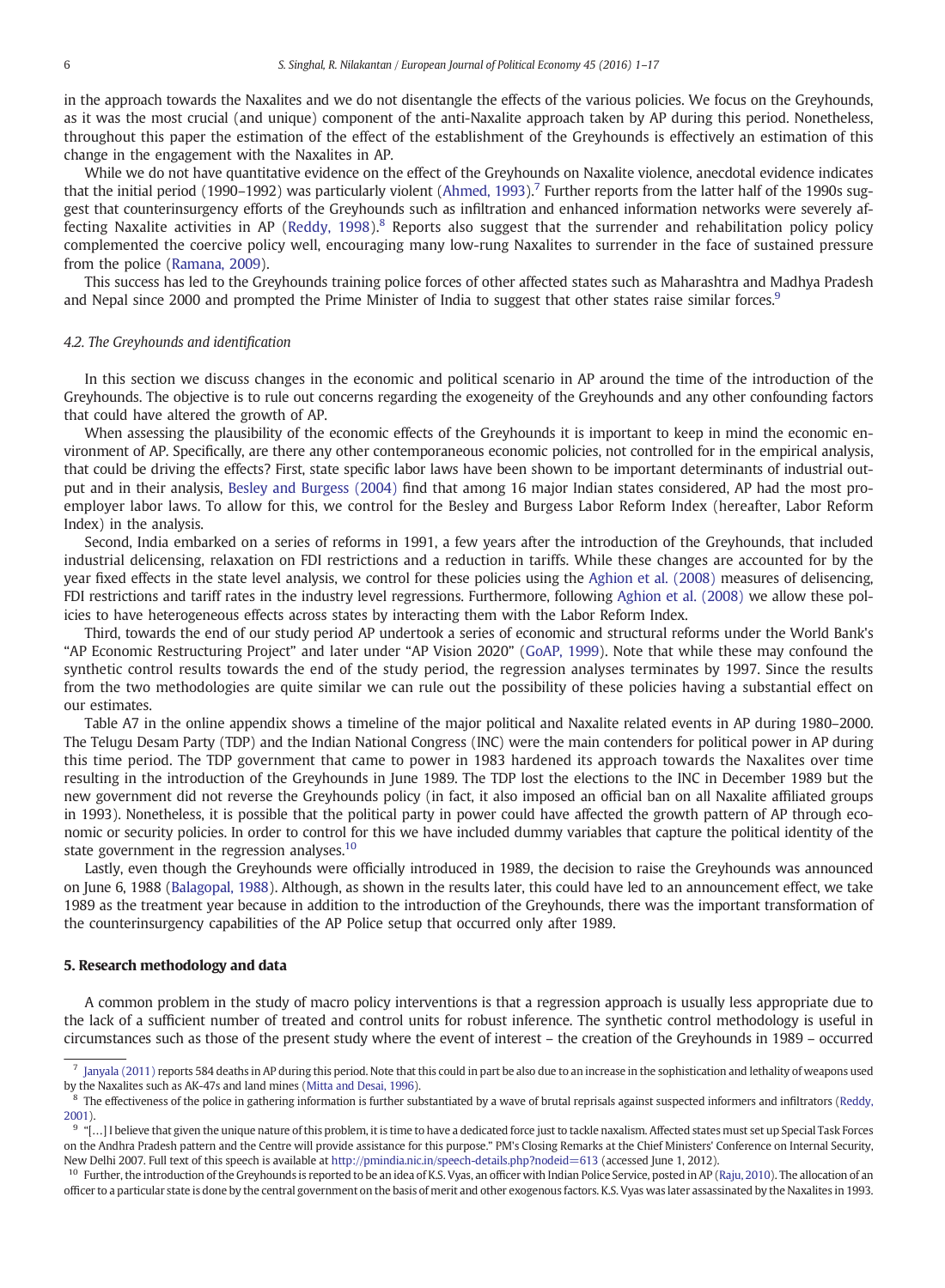at an aggregate level (state level) and affected aggregate entities (states of India).<sup>11</sup> More importantly, as further elaborated below, the synthetic control approach can be motivated as a generalization of the linear panel difference-in-differences model where the unobserved individual specific confounders are allowed to vary with time, thereby relaxing the assumption of a similar difference between the treated and the control in the absence of treatment. However, other assumptions of the difference-in-differences model continue to hold – the synthetic control methodology precludes the possibility of an announcement effect and spillovers between the treated and controls (these limitations are examined in detail in Section 7). Although this approach does not allow for inference through traditional asymptotic methods, informative inference is still possible through falsification (placebo) tests.

We now summarize the synthetic control methodology of Abadie and Gardeazabal (2003) and Abadie et al. (2010) (AG and ADH hereafter, respectively; notation and equations are those of ADH). Suppose we have  $J+1$  regions with the first region exposed to the treatment and the remaining *J* regions being the potential controls. There are *T* time periods and  $T_0$  preintervention time periods such that  $1 < T_0 < T$ . Let  $Y_{it}^N$  be the outcome observed for region  $i \in \{1, ..., J+1\}$  if it is not exposed to the treatment and  $Y_{it}^l$  be the outcome observed for the *i*th region if it is exposed to the treatment in time periods  $T_{0+1}$  to T. Let  $D_{it}$  be a dummy variable that takes the value of 1 if region *i* is exposed to the treatment at time period *t* and 0 otherwise,  $i.e.$ 

$$
D_{it} = \begin{cases} 1 & \text{if } i = 1 \quad \text{and} \quad t > T_0 \\ 0 & \text{otherwise} \end{cases}
$$
 (9)

The observed outcome for region *i* at time *t* is then

$$
Y_{it} = Y_{it}^N + \alpha_{it} D_{it} \tag{10}
$$

where  $\alpha_{it} = Y^l_{it} - Y^N_{it}$  is the effect of the treatment on region *i* at time *t*. We are interested in estimating  $(\alpha_{1,T_{0+1}},...,\alpha_{1,T})$ . Since we observe  $Y_{it}^I$ , in order to estimate  $\alpha_{it}$  we just need to estimate  $Y_{it}^N$ . Let  $Y_{it}^N$  be given by a generalized difference-in-difference (fixed effects) model, where the unobserved individual specific effect is allowed to vary with time

$$
Y_{it}^{N} = \delta_t + \theta_t Z_i + \lambda_t \mu_i + \epsilon_{it} \tag{11}
$$

Here,  $Z_i$  is a vector of observed covariates (which may contain time varying covariates),  $\mu_i$  are individual specific unobserved confounders,  $\lambda_t$  is a vector of unobserved common factors and  $\epsilon_{it}$  are mean 0 shocks. Let  $W = \{w_j\}_{j=2}^{J+1}$  be a set of non-negative weights that sum up to one. Each such set of weights represents a particular weighted average of controls, i.e. a particular synthetic control. Let there be weights  $(w_2^*,...,w_{J+1}^*)$  such that

$$
Z_1 = \sum_{j=2}^{J+1} w_j^* Z_j \quad \text{and} \quad Y_{1t} = \sum_{j=2}^{J+1} w_j^* Y_{jt} \quad \forall t \in \{1, ..., T_0\}
$$
 (12)

i.e. (i) the weighted average of the covariates of the controls perfectly replicates the covariates of the treated unit and (ii) the weighted average of the pre-treatment outcomes of the controls perfectly matches the pre-treatment outcomes of the treated unit. Then, ADH show that if  $\sum_{t=1}^{T_0} \lambda_t \lambda_t$  is non-singular, we have

$$
Y_{1t}^{N} - \sum_{j=2}^{J+1} w_{j}^{*} Y_{jt} = \sum_{j=2}^{J+1} w_{j}^{*} \sum_{s=1}^{T_{0}} \lambda_{t} \left( \sum_{n+1}^{T_{0}} \lambda_{n} \lambda_{n} \right)^{-1} \lambda_{s} \left( \epsilon_{js} - \epsilon_{1s} \right) - \sum_{j=2}^{J+1} w_{j}^{*} \left( \epsilon_{jt} - \epsilon_{1t} \right)
$$
\n(13)

Further, they show that the mean of the right hand side of Eq. (13) is close to zero "… if the number of pre-intervention periods is large relative to the scale of the transitory shocks" (ADH, p. 495). We can therefore estimate the impact of the treatment as

$$
\alpha_{it} = Y_{it} - \sum_{j=2}^{J+1} w_j^* Y_{jt}^N \quad \forall t \in \{T_{0+1}, ..., T\}
$$
\n(14)

Usually we are unable to get a perfect synthetic control because weights do not exist such that the equations in (12) hold exactly. The weights are then selected such that the equations in (12) hold approximately. Note that by not restricting  $\lambda_t$  to be constant over time, the synthetic control methodology relaxes the traditional difference-in-difference assumption that in absence of treatment, the difference between "treatment" and "control" groups is constant over time.

In order to implement the synthetic control methodology, let  $X_1$  be the vector of  $Z_1$  and pre-treatment outcomes for the treated state and  $X_0$  be the matrix of  $Z_j$  and pre-treatment outcomes for the *J* control states. The vector of weights  $W^*$  is chosen to

<sup>&</sup>lt;sup>11</sup> For some applications of this methodology see Lee (2011) and Billmeier and Nannicini (2013).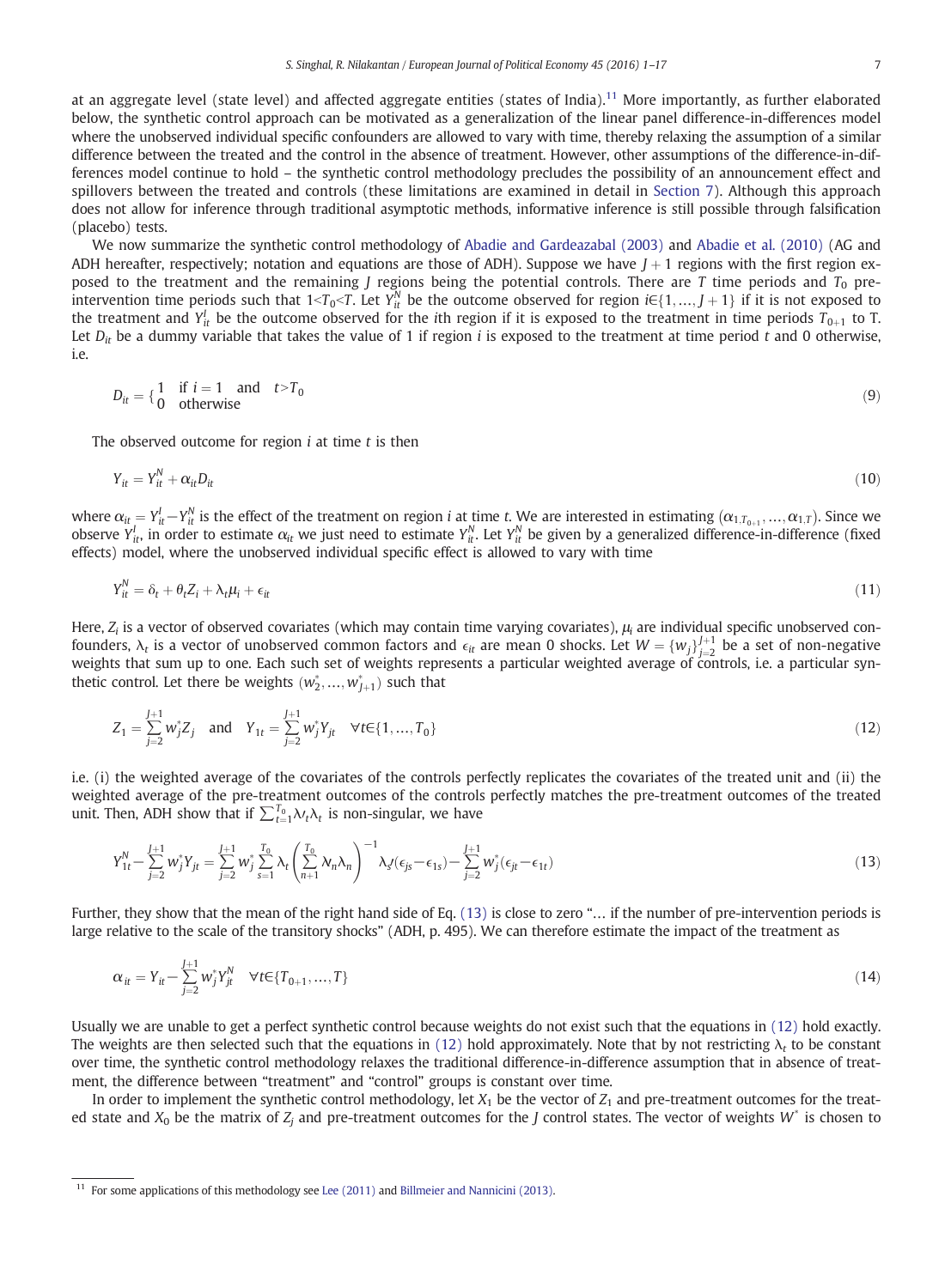minimize (X<sub>1</sub> − X<sub>0</sub>W)/V(X<sub>1</sub> − X<sub>0</sub>W) subject to the weights { $w_j$ } $_{j=2}^{J+1}$  being non-negative and summing up to 1. The weighting matrix *V* can be any positive definite matrix but note that the choice of *V* affects *W*<sup>\*</sup>. Following the existing literature, we allow the choice  $V$  affects  $W$ <sup>\*</sup>. Following the existing literature, we allow the choice of *V* to be data driven, by choosing *V* such that the mean square error of the outcome variable is minimized for the pre-treatment period. All calculations in this paper were performed using the software SYNTH for STATA, developed by ADH.

Given the small number of control units, asymptotic inferential techniques cannot be applied to comparative case studies. To estimate the credibility of the results in this study, we conduct placebo tests similar to those in AG and ADH where the entire analysis is performed for a control state as if the control state was treated. Since the control state was not treated, we should not expect to find any treatment effect. If the placebo studies using control states iteratively assigned to treatment status create treatment effects of magnitude similar to the ones estimated for the actually treated state, then the conclusion is that the analysis does not provide any convincing evidence of a (true) treatment effect.

Although we primarily use the synthetic control methodology, difference-in-difference regressions are also provided whenever possible. In all these regressions the standard errors are clustered at the state level in order to mitigate concerns regarding serial correlation.<sup>12</sup>

The primary economic indicator used to measure the effectiveness of the Greyhounds in real per capita net state domestic product (pcNSDP). We further investigate the channels through which the treatment affects pcNSDP using components of pcNSDP such as industry, manufacturing and registered and unregistered manufacturing.<sup>13</sup> All these outcome measures are measured in 1999 prices.

We use standard predictors of economic growth such as Human Development Index (HDI), population density, road density, percentage of households with access to safe drinking water, per capita electricity consumption, per capita development expenditure and percentage of population below the poverty line. We also use some observed covariates (*Zi*) specifically for certain outcomes. For example, for the industrial sector and its various subsectors the Labor Reform Index is used to proxy the industrial labor relations in the state.<sup>14</sup> The  $X_0$  and  $X_1$  matrices consist of a combination of observed covariates (averaged over the entire pre-intervention period) and some pre-treatment values of the outcome of interest.<sup>15</sup> The full list of the variables and details regarding their sources are provided in the online appendix A1.

Finally, the period under consideration in this study is 1970–2000 which gives us 1970–1988 as the pre-treatment period and 1989–2000 as the treatment period.<sup>16</sup> The treated unit is AP, and the potential control units are the other Naxalite affected states: Bihar, Madhya Pradesh, Maharashtra, Karnataka, Orissa, Uttar Pradesh and West Bengal.<sup>17</sup>

#### 6. Results

#### *6.1. Main result*

We begin our analysis with the effects of the creation of the Greyhounds on the pcNSDP of AP. Fig. 2(a) plots the trajectories of pcNSDP of AP and a simple average of the pcNSDP of the control states over the period 1970–2000. The equally weighted average pcNSDP for the control states lies above that of AP for most of the pre-treatment period and well below that of AP in the treatment period. This divergence in pcNSDP after 1989 however, is not the true treatment effect since before the formation of the Greyhounds force, AP was a consistent underperformer relative to the rest of the Naxalite affected states. As an equally weighted average of the rest of the Naxalite affected states was significantly different from AP in the pre-treatment period, using it as a comparison group for AP would be inappropriate.

The synthetic AP is constructed as a weighted average of the states in the potential control group that most closely resemble AP in terms of (i) pre-treatment values of pcNSDP and (ii) pre-treatment values of pcNSDP growth predictors. Table 2 compares the pre-treatment characteristics of AP to those of the synthetic control (appropriately weighted average of controls) and also to the simple average of controls. As can be seen from the table, the synthetic control matches actual AP in terms of HDI, population density, road density, percentage of urban households with access to safe drinking water and per capita electricity consumption far more closely than the simple average of the control states. Similarly, the synthetic control is fairly close to actual AP in terms of pre-treatment pcNSDP.

<sup>16</sup> While the Naxalite insurgency started in 1967, we take 1970 as the start year as it is the earliest year from which we have consistent information available.

<sup>17</sup> The states of Chhattisgarh, Uttaranchal and Jharkhand were carved out of Madhya Pradesh, Uttar Pradesh and Bihar respectively in Nov. 2000. Our analysis takes into account the undivided states of Madhya Pradesh, Uttar Pradesh and Bihar. A map of India with the Naxalite affected states is provided in the online appendix (Fig. A7).

<sup>&</sup>lt;sup>12</sup> Admittedly this results in 8 clusters, possibly biasing the standard errors downwards (see Angrist and Pischke, 2008).

<sup>&</sup>lt;sup>13</sup> A analysis of the services and agricultural sector is available in the online appendices A4 and A5.

<sup>&</sup>lt;sup>14</sup> The states are allowed to amend the central government's Industrial Disputes Act of 1947. So even though all states had the same starting point, currently labor market regulations differ across states. Besley and Burgess (2004) code each state amendment as pro-worker (+1), neutral (0) and pro-employer (−1) and calculate the net direction of change for each year over the period 1947-1997. The index is arrived at by cumulating the scores over time. See Besley and Burgess (2004) for further details.

<sup>&</sup>lt;sup>15</sup> While the existing literature does not specify a limit on number of pre-intervention covariates to use for matching (personal communication with Alberto Abadie), adding more variables can to lead to the standard problem of dimensionality. Although we have a fairly rich set of covariates, we restrict the total number of variables to eight and use the remaining covariates in other specifications as robustness checks.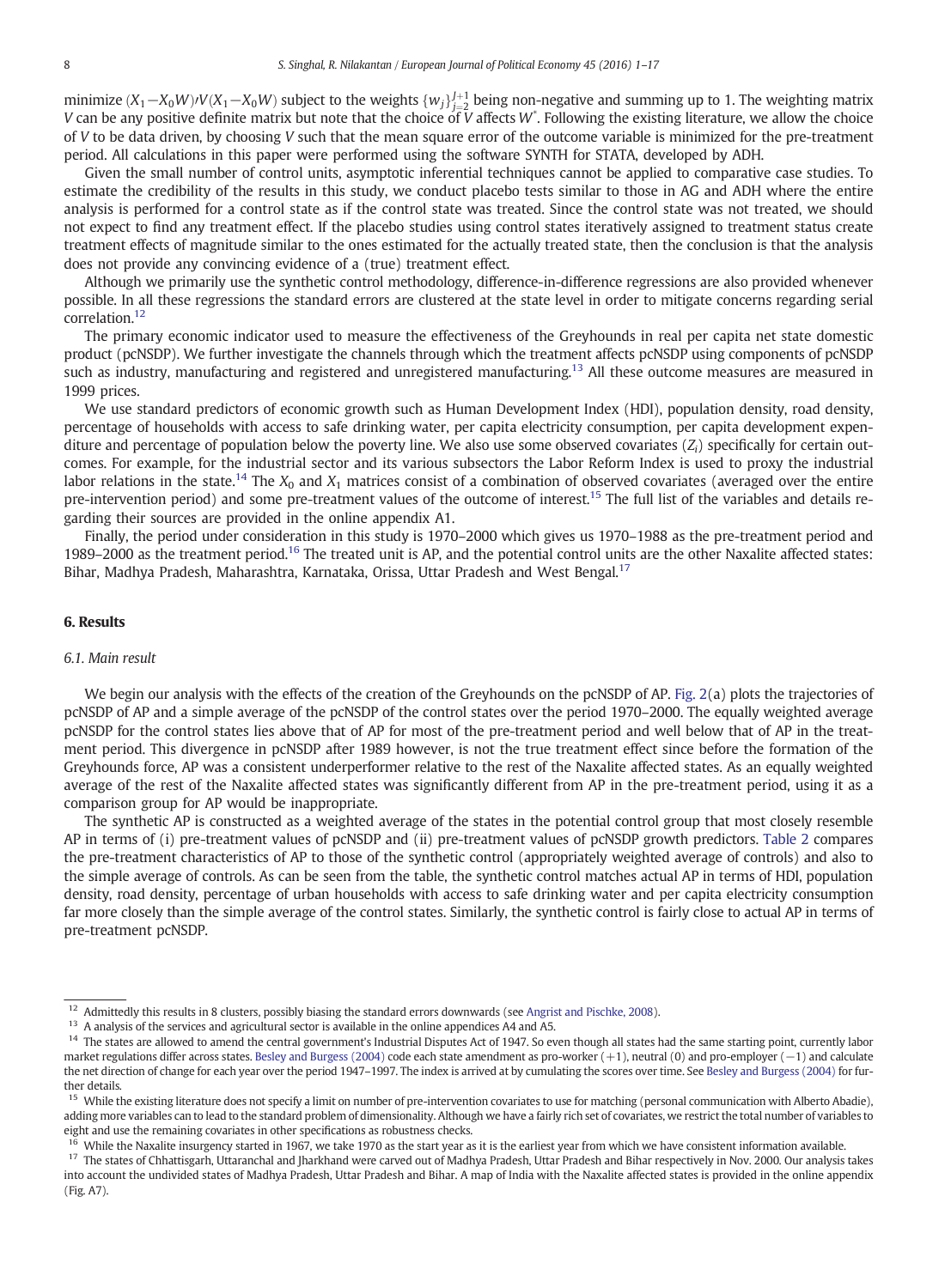

Fig. 2. Trends in pcNSDP (Panel (a) shows an equally weighted average of the controls and Panel (b) shows the synthetic control).

Table 2 pcNSDP predictor means.

| Variables                                | Andhra Pradesh | Synthetic control | Control states |         |           |
|------------------------------------------|----------------|-------------------|----------------|---------|-----------|
|                                          |                |                   | Mean           | Min     | Max       |
| HDI                                      | 0.30           | 0.28              | 0.29           | 0.24    | 0.36      |
| Population density (persons/sq. km.)     | 176.50         | 180.46            | 303.86         | 106     | 588.5     |
| Urban HH with safe drinking water (%)    | 63.27          | 68.21             | 70.90          | 51.33   | 85.56     |
| Per capita electricity consumption (KwH) | 114.35         | 122.86            | 132.44         | 88.84   | 239.28    |
| Road density (km/1000 sq km area)        | 366.00         | 405.99            | 487.14         | 202     | 620.5     |
| 1973 pcNSDP (1999 prices)                | 7605.60        | 7634.94           | 7728.50        | 4937.43 | 9553.13   |
| 1983 pcNSDP (1999 prices)                | 7891.15        | 7899.00           | 8478.88        | 5084.04 | 11.848.05 |
| 1984 pcNSDP (1999 prices)                | 7703.05        | 7759.85           | 8424.71        | 5556.31 | 11.686.64 |

Table 3 shows the weights given to each state in the control group when constructing the synthetic AP. The optimal weights are positive for Bihar, Karnataka, Madhya Pradesh and Orissa; and zero for the other states. Of the four states that border AP (Karnataka, Madhya Pradesh, Orissa, and Maharashtra), three (Karnataka, Madhya Pradesh and Orissa) account for over 80% of the weight. This gives us further confidence in our estimates as these neighboring states are more like AP in unobserved variables like geography and culture relative to the other controls.

Fig. 2(b) plots the trajectory of pcNSDP of AP and the synthetic control for the period 1970–2000. In the pre-treatment period 1970–1988, the synthetic control behaves very similarly to that of AP till 1987. In the treatment period, the pcNSDP of the synthetic control diverges from that of AP, with the gap increasing steadily till the end of the study period. As the evolution of pcNSDP for the synthetic control is what the evolution of pcNSDP would have been for AP if it had not raised the Greyhounds force, the gap between AP and its synthetic control is an estimate of the treatment effect. Lastly note that the divergence starts a year before in 1988, possibly indicating an announcement effect discussed in Section 4.2.

The effect can be quantified in terms of percentage average gain – the average yearly gap between pcNSDP of AP and that of the synthetic control expressed as a percentage of the average yearly pcNSDP of AP over the treatment period. The average yearly gap between AP and that of the synthetic control was Rs. 2065.2 and the average yearly pcNSDP of AP was Rs. 12,820 during the

| Table 3                |  |
|------------------------|--|
| State weights: pcNSDP. |  |

| Weight |
|--------|
| 0.19   |
| 0.34   |
| 0.42   |
| 0.00   |
| 0.05   |
| 0.00   |
| 0.00   |
|        |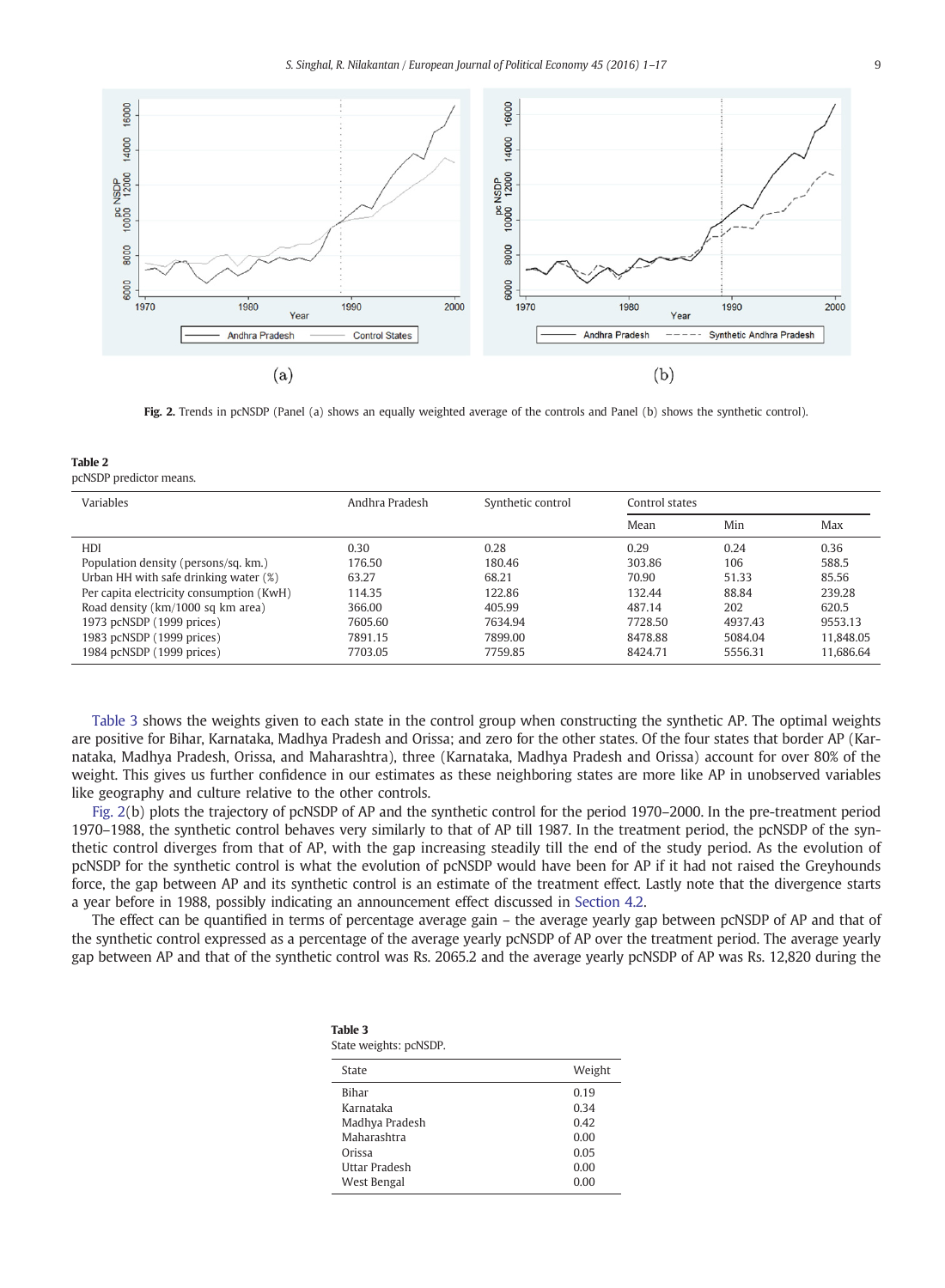

Fig. 3. pcNSDP gap in Andhra Pradesh and placebo gaps of control states (Panel (a) has all controls and Panel (b) discards states with pre-treatment MSPE two times higher than Andhra Pradesh).

treatment period. AP consequently experienced a percentage average gain of 16.11% of its pcNSDP during this period. Another way to view the benefits is in terms of the change of growth rates. The synthetic control had an annual growth rate of 2.68% over the period 1989–2000 while AP grew at an annual rate of 4.41%.<sup>18</sup> While at first these figures might seem surprisingly large note that (i) the immediate effect is small (8.8% gap in 1989), increases steadily over time and becomes markedly large in magnitude only by the end of the study period; (ii) these estimates capture an *upper bound* of the actual effect (discussed further in Section 7.2); and (iii) the estimated effects are in fact comparable to those for some other state level policy changes (for example, changes in industrial labor regulations analyzed, Besley and Burgess, 2004).<sup>19,20</sup>

We evaluate the validity of our results by conducting a series of placebo tests that involve iteratively applying the synthetic control method to each of the seven control states. Fig. 3(a) shows pcNSDP gap in AP and the placebo gaps for all the control states. The estimated pcNSDP gap between each control state and its synthetic counterpart is represented by the gray lines. The black line represents the estimated pcNSDP gap between the AP and its synthetic counterpart. It is clear from Fig. 3(a) that the estimated pcNSDP gap for AP States is large (positive) in comparison to the distribution of pcNSDP gaps for the control states. The pre-treatment root mean squared prediction error (RMSPE) $^{21}$  for AP is just 273.48, while the median pre-treatment RMSPE for control states in the placebo runs is just 377.97, indicating relatively good pre-treatment fits. However, pre-treatment RMSPE for Maharashtra and Bihar are large – 1910.02 and 1616.18, respectively – casting doubt on their reliability (ADH, pg.502). Therefore, in Fig. 3(b), we drop placebo runs for states that give pre-treatment RMSPEs that are at least two times higher than the pre-treatment RMSPE for AP. On dropping the controls with poor pre-treatment fit (Bihar and Maharashtra) the pcNSDP gap for AP is clearly the largest (positive) of all the pcNSDP gaps.

Dropping controls with a poor pre-treatment fit involves some amount of subjectivity. We can also check the credibility of the estimated treatment effect for AP by comparing the post-treatment RMSPE to pre-treatment RMSPE ratios. Since controls with a poor pre-treatment fit are weighted down one no longer needs to drop them. Fig. 4(a) shows that this ratio for AP is larger than that of the controls. $22$ 

Next, we assess the robustness of our results in three ways. Firstly, we test the sensitivity of the baseline model to the states in the control pool. For this purpose we iteratively drop one of the controls that receive positive weight in the base specification and re-estimate the baseline model.<sup>23</sup> The results of these iterations are shown in Fig. 4(b) where Fig. 2(b) is superimposed with the synthetic controls estimated by iteratively leaving out one of the controls (dashed gray lines). Even though the pool of the control states is relatively small, Fig. 4(b) shows that the results are fairly robust to the exclusion of any given control state.

<sup>&</sup>lt;sup>18</sup> The maximum gain observed was Rs. 4133.7 at the end of the treatment period. The yearly gains are provided in Table A8 in the online appendix.<br><sup>19</sup> These effects are quite propriately and quild baye in turn bed consi

<sup>19</sup> These effects are quite meaningful and could have in turn had considerable welfare effects. For example, Bhalotra (2010) estimates the income elasticity of infant mortality to be −0.33 at the state level in India during the same time period (1970–1997). Back of the envelope calculations then indicate that the income gains noted here would be associated with a 5.3% reduction in infant mortality.

 $^{20}$  A cost-benefit analysis is not possible due to the unavailability of information on the cost of the intervention. However, a recent proposal to raise similar forces in other Naxal affected states indicates the initial setup cost to be 3.36 billion rupees (Indian Express, 2013).

<sup>&</sup>lt;sup>21</sup> The pre-treatment RMSPE is a measure of the lack of fit between AP and its synthetic control and defined as:  $\sqrt{\frac{1}{T_0}\sum_{t=1}^{T_0}(Y_{1t}-\sum_{j=2}^{J+1}w_j^*Y_{jt})^2}$  $\frac{2}{1}$ . The post-treatment RMSPE and the RMSPE for other states is similarly defined.

<sup>&</sup>lt;sup>22</sup> Note that this technique is analogous to that of randomized inference. The *p*-value constructed in this context implies that if treatment were to be assigned at random then the probability of getting a ratio at least as large as that of AP would be  $1/8=0.125$ . While this is not significant at conventional levels (one-tailed test), note that the *p*-value necessarily hinges on the number of control states. See ADH for a further discussion.

<sup>&</sup>lt;sup>23</sup> Dropping states that receive zero weight does not change the results of the baseline model.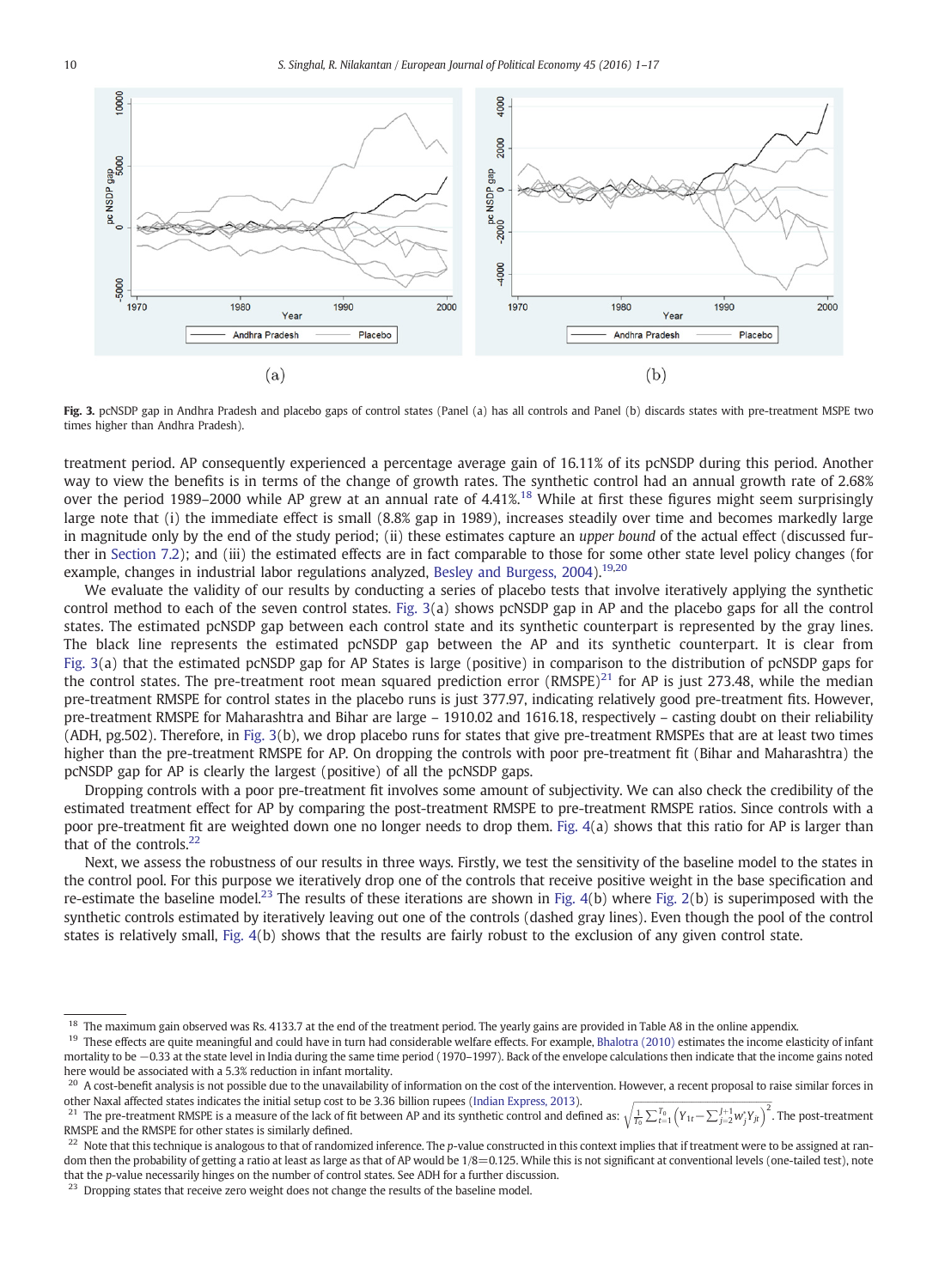

Fig. 4. Validity checks for pcNSDP gap (Panel (a) shows ratios of post-treatment RMSPE to pre-treatment RMSPE and Panel (b) shows the leave-one-out robustness checks).

Secondly, we check the sensitivity of the results by using different combinations of predictors of pcNSDP when constructing the synthetic control. We find that our results remained robust to the use of other variables such as the percentage of rural population below the poverty line, per capita credit utilization, log per capita development expenditure, foodgrain yields, percentage of net sown area irrigated, number of riots per capita, murders per capita, and police per capita instead of percentage of urban households with access to safe drinking water. Similarly, the results are robust to using adult literacy rate or life expectancy at birth instead of HDI or using percentage of villages electrified instead of per capita electricity consumption.

As mentioned earlier, the synthetic control methodology weakens the assumptions of the usual difference-in-difference estimator. As a third robustness check, we also estimated effect of the Greyhounds using the difference-in-difference methodology. Since all covariates are not available for the entire period the regressions are restricted to the period 1970–1997 (i.e. we lose the last three years of our treatment period). These results are presented in Table A1 in the online appendix. In the main specification in column 1 in addition to controlling for state fixed effects, year fixed effects and state-specific time trends, we also control for the Labor Reform Index, the political orientation of the party in power, whether the party was concurrently in power at the center and if the state experienced President's Rule (proxy for political instability). Column 2 further includes controls such as per capita development expenditure, grants to the state from the center and electricity consumption (proxies for the differences in human capital and infrastructure across states). The effect of Greyhounds on pcNSDP is positive and significant in both specifications. While some of these controls are potentially endogenous (and therefore these results should be viewed as suggestive evidence), we find the estimated effects using the synthetic control methodology and the difference-in-difference methodology to be quite similar: using the synthetic control methodology the estimated treatment effect is Rs. 1686.9 over 1970–1997 while using the latter it is Rs. 2037.4 (column 1) and Rs. 1917.9 (column 2).

#### *6.2. Sectoral heterogeneity*

We explore sectoral heterogeneity by looking at the effects of the Greyhounds on the industrial, services and agricultural sectors. While the industrial sector is analyzed below, a similar analysis of the services and agricultural sectors is reported in Sections A4 and A5 of the online appendix. Within the industrial sector we also analyze the effects on the manufacturing sector and a further breakup of the manufacturing sector into registered and unregistered manufacturing.<sup>24</sup>

Fig. 5(a) displays the trends in industrial outputs of AP and the synthetic control. The synthetic AP almost perfectly replicates the per capita industrial NSDP of AP over the entire pre-treatment period, followed by a marked divergence after the introduction of the Greyhounds indicating a clear positive effect on the industrial output. This gap translates into an average of Rs. 437.95 over the period 1989–2000 or 16.41% of the average industrial output of AP during this period.<sup>25</sup> Similar effects are observed in

<sup>&</sup>lt;sup>24</sup> The industrial sector consists of mining and quarrying, manufacturing, construction, gas, electricity and water supply. In India registered manufacturing sector consists of all manufacturing firms that employ more than 20 workers without using electricity or more than 10 workers and using electricity.

<sup>&</sup>lt;sup>25</sup> The average per capita industrial NSDP of AP is Rs. 2668.74 during 1989–2000. The synthetic control grew at an annual growth rate of 2.89% as opposed to the annual growth rate of 4.56% of AP.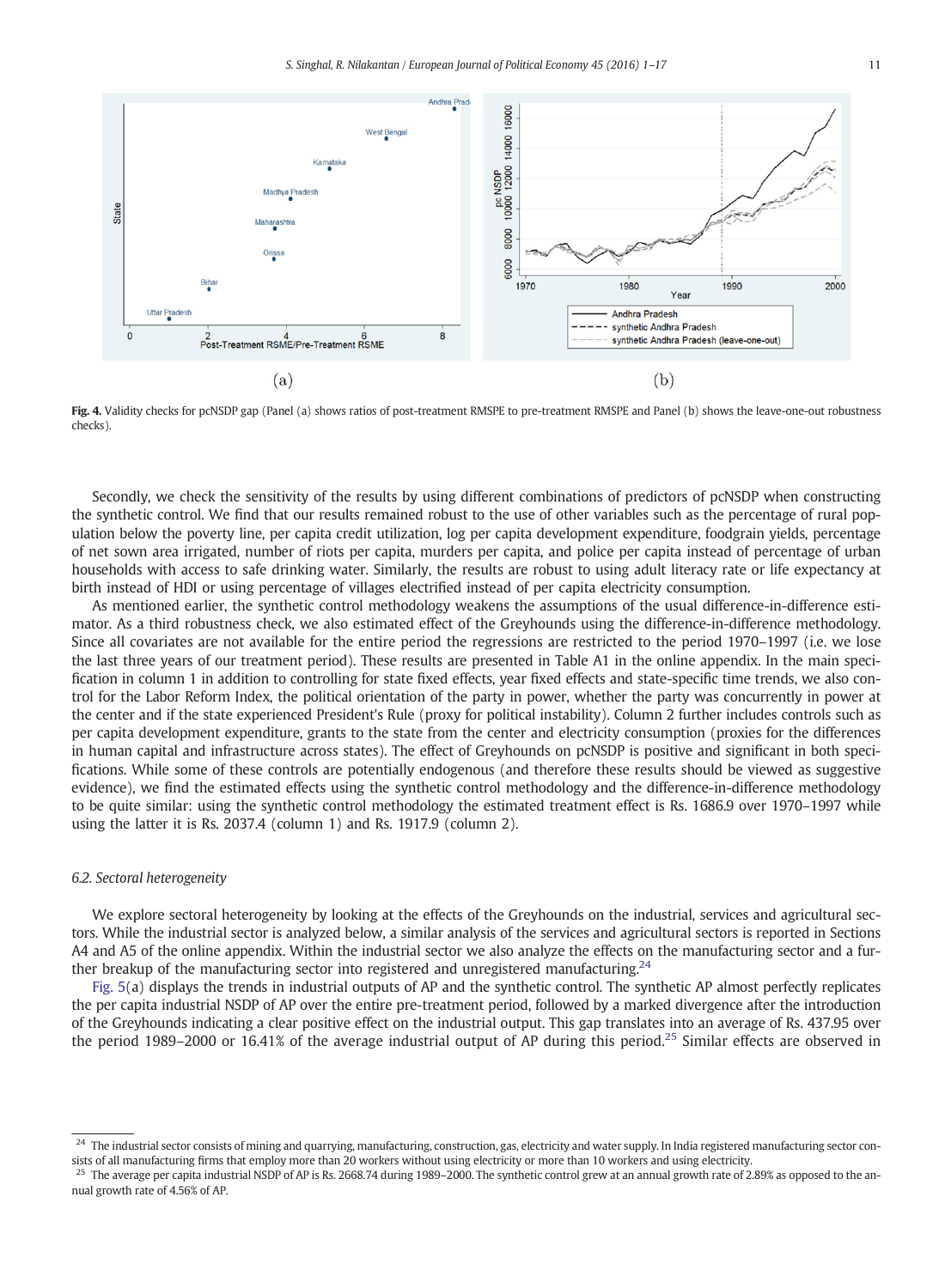

 $(c)$  Reg. Manufacturing

(d) Unreg. Manufacturing

Fig. 5. Trends in per capita industry output: Andhra Pradesh vs. synthetic control.

Figs. 5(b)–(d) which present the effects of the Greyhounds on the manufacturing, registered manufacturing and unregistered manufacturing respectively.<sup>26</sup>

The similarity of the synthetic control to AP in terms of the pre-treatment characteristics and weights assigned to the controls in constructing the synthetic control are shown in Tables A2 and A3 in the online appendix. On performing placebo tests and comparing the ratio of post-treatment RMSPE to the pre-treatment RMSPE for AP to those for the placebos, we find that these results are credible (Figs. A1–A5 in the online appendix).

Further we find that our results are robust to using different combinations of predictors of industrial output (and its components) and are not sensitive to the composition of the control pool (Fig. A6 in the online appendix).<sup>27</sup> Finally, we also compare the magnitude of the estimates obtained from synthetic control methodology to those from the difference-in-difference regression framework (Tables A4 and A5 in the online appendix). The results show a positive association between Greyhounds and all measures of industrial performance and that the estimates from the synthetic control and difference-in-difference methodologies are fairly similar.

#### *6.3. Sub-sectoral heterogeneity*

While the analysis presented so far considers the sectoral aggregates, it is possible that there is variability in the vulnerability of some sub-sectors to Naxalite violence and hence, heterogeneity in the effects of the Greyhounds on a particular sector. We explore this possibility using data on the output of the industrial sub-sectors for the period 1980–2000.

<sup>&</sup>lt;sup>26</sup> Over the period 1989–2000 the manufacturing, registered manufacturing and unregistered manufacturing sectors in AP (synthetic control) grew at an annual rate of 3.67% (0.92%), 2.13% (1.42%) and 4.91% (0.94%), respectively. The average gaps (percentage average gaps) for the manufacturing, registered manufacturing and unregistered manufacturing sectors are Rs. 377.52 (25.73%), Rs. 202.89 (20.24%) and 112.91 (24.14%) respectively.

 $2^{27}$  The results are robust to the use of other predictors as adult literacy rate, life expectancy at birth, number of mandays lost due to industrial disputes and the membership of labor unions that submit returns in the state, per capita consumption of industrial electricity, percentage of population below the poverty line, road density, per capita credit utilization, number of riots per capita, murders per capita, and police per capita.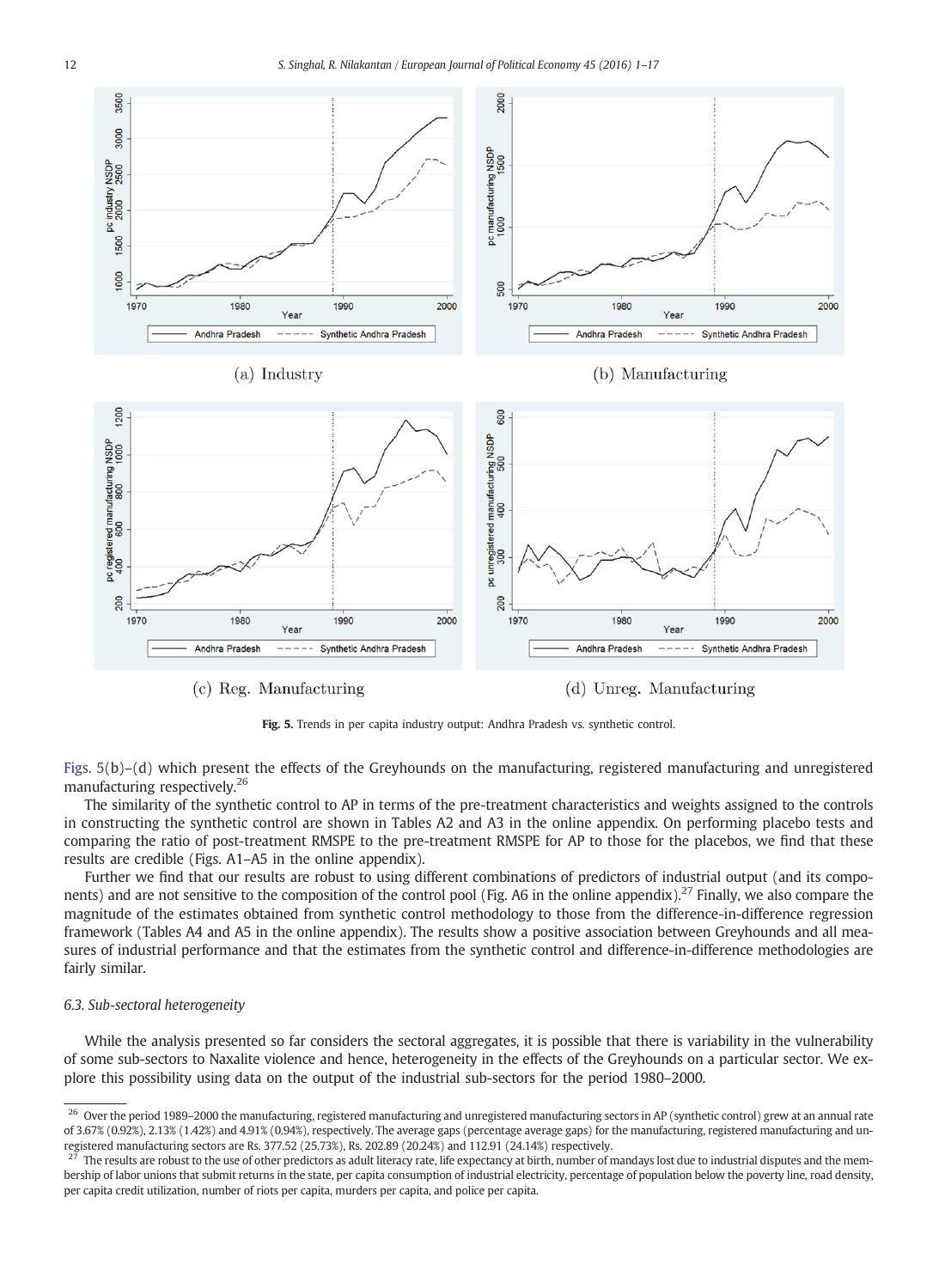#### Table 4

Impact of Greyhounds on vulnerable sectors: industry sub-sector analysis.

| Variable                                               | Real pc sector NSDP |
|--------------------------------------------------------|---------------------|
| $AP^*$ post-1988 dummy <sup>*</sup> vulnerable sectors | $117.3***$          |
|                                                        | (42.77)             |
| State-year effects                                     | Yes                 |
| Sub-sector-year effects                                | Yes                 |
| State-sub-sector effects                               | Yes                 |
| Adjusted $R^2$                                         | 0.509               |
| Observations                                           | 576                 |

*Notes*: Standard errors calculated using robust standard errors clustered at the state level are reported in parentheses. AP stands for Andhra Pradesh and data are for the period 1980–2000. Vulnerable sub-sectors of industry are manufacturing, mining and quarrying and gas, electricity and water supply. Non-vulnerable subsector is construction.

⁎ Significant at 10%.

⁎⁎ Significant at 1%.

Recall that the industrial sector consists of four major sub-sectors: mining and quarrying; manufacturing; gas, electricity and water supply and construction. As discussed earlier, the Naxalites depend on their "tax" base to raise funds to fight the government. As firms engaged in mining and quarrying, manufacturing and gas, electricity and water supply are localized, easily identifiable and potential sources of higher revenue, one would expect these sub-sectors to be relatively more vulnerable than construction (an economy wide activity). We exploit this variation in the vulnerability of sub-sectors to use a difference-indifference-in-difference approach where we compare the difference between vulnerable and non-vulnerable sectors between AP and the other affected states, before and after 1989. The panel regressions take the following form:

$$
y_{kst} = \alpha_{ks} + \theta_{st} + \beta_{kt} + \beta (AP * D_{89} * Vul) + \epsilon_{kst}
$$
\n(15)

where  $y_{kst}$  is the real output of sub-sector *k* in state *s* in year *t*,  $\alpha_{ks}$  are state specific sub-sector fixed effects,  $\theta_{st}$  are state-year fixed effects and  $δ<sub>kt</sub>$  are sub-sector specific year fixed effects. The coefficient of interest (β) is the coefficient on the interaction of a dummy variable for AP (AP), a post-1988 dummy (D<sub>89</sub>) and the dummy for vulnerable sectors (*Vul*). Note that the other relevant interaction terms of the triple difference estimation strategy are absorbed by the various fixed effects.

The results presented in Table 4 show that compared to other affected states the Greyhounds led to a significant improvement in the output of the vulnerable sectors after 1989 in AP. Note that it is possible that the introduction of the Greyhounds led to a spillover between sub-sectors within the state, thereby biasing the results. Still, this result does mitigate the concern that the positive effects of the Greyhounds are an artefact of the growth pattern of the states.

#### 7. Discussion

#### *7.1. Mechanisms*

While this study identifies economic gains associated with the introduction of the Greyhounds, it does not directly address the issue of the underlying mechanisms through which these changes occurred. Nonetheless, we conjecture that these gains were due to improving perceptions of the security environment in the state of AP during the period 1989–2000. As discussed in Section 2, the hypothesis is that investments and output in the economy would increase as assessments of future security levels improve.

Using disaggregated data we find investment in the manufacturing sector to increase in the presence of the Greyhounds, providing suggestive evidence in favor of this hypothesis. We use the Aghion et al. (2008) state-industry panel data on the registered manufacturing sector collected under the Annual Survey of Industries. The period under consideration in 1980–1997 (nine years pre- and post-treatment) and industrial variables are measured at the two-digit level.<sup>28</sup> We estimate the following regression:

$$
y_{ist} = \alpha_{is} + \beta(Grev_{st}) + \theta(X_{ist}) + \delta_{it} + \epsilon_{ist}
$$
\n(16)

where *yist* is the outcome variable, *Greyst* is a dummy variable that takes the value of unity from 1989 onwards if the state is AP,  $X_{\text{ist}}$  are observed covariates,  $\alpha_{\text{is}}$  are state–industry interactions to control for unobserved time-invariant factors such as location, natural resources, etc., δ*it* are industry–year interactions that control for unobserved industry–year effects such as changes in technology. The outcome variables considered are logarithms of real output, and three proxies for investment – the number of factories, real physical capital and the number of employees.

<sup>&</sup>lt;sup>28</sup> The sampling unit in Aghion et al. (2008) is a state and three-digit industry pair. There are on average 64 three-digit industries in each state leading to a considerable amount of heterogeneity in the data. For this paper we aggregate the Aghion et al. (2008) data to the two-digit industry level.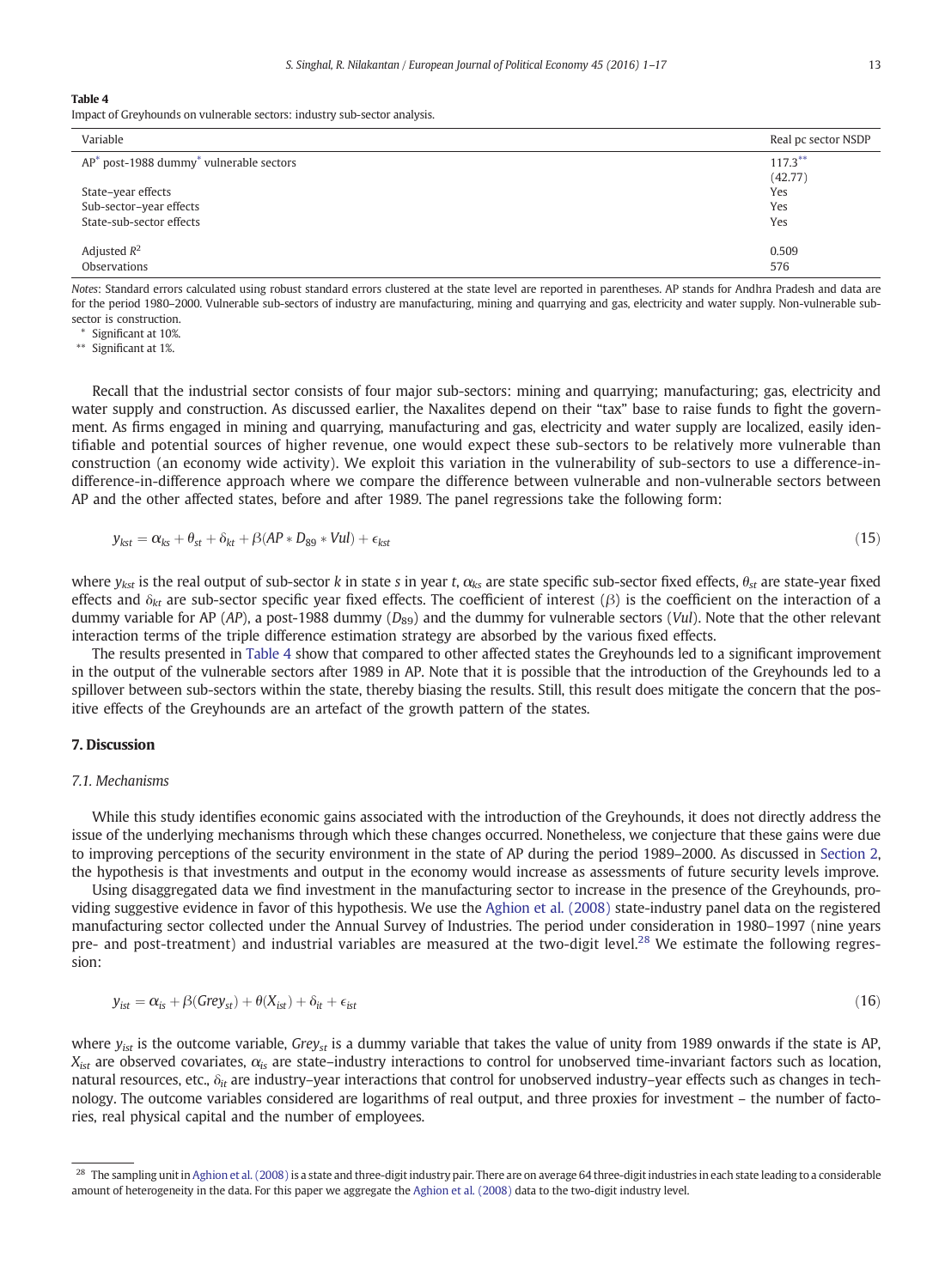#### Table 5

Greyhounds and registered manufacturing performance: 1980–1997.

| Variable                                      | Log real output | Log no. factories | Log real capital | Log no. employees |
|-----------------------------------------------|-----------------|-------------------|------------------|-------------------|
| Greyhounds                                    | $0.221*$        | $0.319***$        | 0.186            | $0.155*$          |
|                                               | (0.108)         | (0.0813)          | (0.198)          | (0.0698)          |
| Labor regulation                              | $-0.0801$       | 0.190             | 0.229            | $-0.0193$         |
|                                               | (0.204)         | (0.120)           | (0.178)          | (0.147)           |
| Delicense                                     | $-0.529$        | $-0.116$          | $-0.100$         | $-0.0218$         |
|                                               | (0.469)         | (0.195)           | (0.454)          | (0.423)           |
| FDI reform                                    | 0.904           | 0.328             | 1.086            | 0.698             |
|                                               | (0.485)         | (0.264)           | (0.795)          | (0.447)           |
| Log tariff rate                               | $-0.0487$       | $-0.0486$         | $-0.204$         | 0.219             |
|                                               | (0.373)         | (0.178)           | (0.241)          | (0.329)           |
| Delicense <sup>*</sup> labor regulation       | $-0.0560*$      | $-0.0531*$        | $-0.00469$       | $-0.0684***$      |
|                                               | (0.0274)        | (0.0236)          | (0.0409)         | (0.0186)          |
| FDI reform <sup>*</sup> labor regulation      | $-0.0792**$     | $-0.00406$        | $-0.115$         | $-0.0343$         |
|                                               | (0.0330)        | (0.0223)          | (0.0750)         | (0.0270)          |
| Log tariff rate <sup>*</sup> labor regulation | 0.0125          | $-0.0359$         | $-0.0307$        | 0.00684           |
|                                               | (0.0402)        | (0.0205)          | (0.0369)         | (0.0297)          |
| Log education expenditure                     | $0.535*$        | $0.528***$        | $0.658***$       | 0.176             |
|                                               | (0.266)         | (0.212)           | (0.238)          | (0.106)           |
| Log health expenditure                        | $-0.282$        | $-0.158$          | $-0.513**$       | $-0.243$          |
|                                               | (0.198)         | (0.132)           | (0.210)          | (0.153)           |
| Log other expenditure                         | 0.508           | 0.276             | 0.739            | 0.363             |
|                                               | (0.336)         | (0.217)           | (0.440)          | (0.210)           |
| Log central grants                            | $-0.373***$     | $-0.0946$         | $-0.280*$        | $-0.243**$        |
|                                               | (0.100)         | (0.0516)          | (0.136)          | (0.0703)          |
| Political controls                            | Yes             | Yes               | Yes              | Yes               |
| Industry-year effects                         | Yes             | Yes               | Yes              | Yes               |
| State-industry effects                        | Yes             | Yes               | Yes              | Yes               |
|                                               |                 |                   |                  |                   |
| p-Value of joint test of:                     |                 |                   |                  |                   |
| Labor reg. interactions                       | 0.00            | 0.07              | 0.31             | 0.00              |
| Observations                                  | 2639            | 2639              | 2639             | 2639              |
| Adjusted $R^2$                                | 0.939           | 0.967             | 0.913            | 0.953             |

*Notes*: Standard errors calculated using robust standard errors clustered at the state level are reported in parentheses. Political controls include party type, an indicator if the same party is in power in the state and center and President's rule. The details of the variables are provided in the online appendix.

⁎ Significant at 10%.

\*\* Significant at 5%.

\*\*\* Significant at 1%.

Prompted by an impending balance-of-payments crisis, the Indian economy was liberalized in 1991. Industrial licensing that had been implemented by the central government in order to regulate the manufacturing sector was gradually reversed during the 1980s and virtually removed in 1991. The variable "delicense" indicates the fraction of existing three-digit industries within a two-digit industry that were delisenced. The second component of liberalization policy implemented in 1991, was the relaxation of restrictions on foreign direct investment (FDI). The variable "FDI reform" measures the fraction of existing three-digit industries within a two-digit industry that had any product opened for automatic approval of FDI (up to 51%). The third part of the economic reforms consisted of reductions in tariff rates. The variable "log tariff rate" captures the logarithm of average tariff rate applied at the two-digit industry level. Following Aghion et al. (2008), we also interact the state-level measure of labor regulation with the three policy reform measures in order to capture the differential effects of these policies across states. In addition to this, we also include other covariates such as development expenditure on health education and other services, grants from the center and a variety of political variables. Further details of these data are provided in the online appendix A1.

The results of these regressions are in Table 5. As the results clearly indicate, after controlling for a variety of covariates, the introduction of Greyhounds led to a significant increase in industrial activity – both in terms of output and investments – in AP relative to other Naxalite affected states. The effects are positive and significant for two out of three indicators of investment – number of factories and employees. Other results broadly conform to the existing literature – industries in relatively more proemployer states benefited more from industrial deregulation (delicensing and FDI).<sup>29</sup>

#### *7.2. Spillovers*

Implicit in the calculation of the economic benefits of the Greyhounds is the assumption of no spillover, i.e. outcomes of control units are not affected by the treatment administered to the treated unit. This assumption may be violated in the following

<sup>&</sup>lt;sup>29</sup> Similar results are found for a specification that includes year dummies instead of industry–year dummies. Results are available in the online appendix.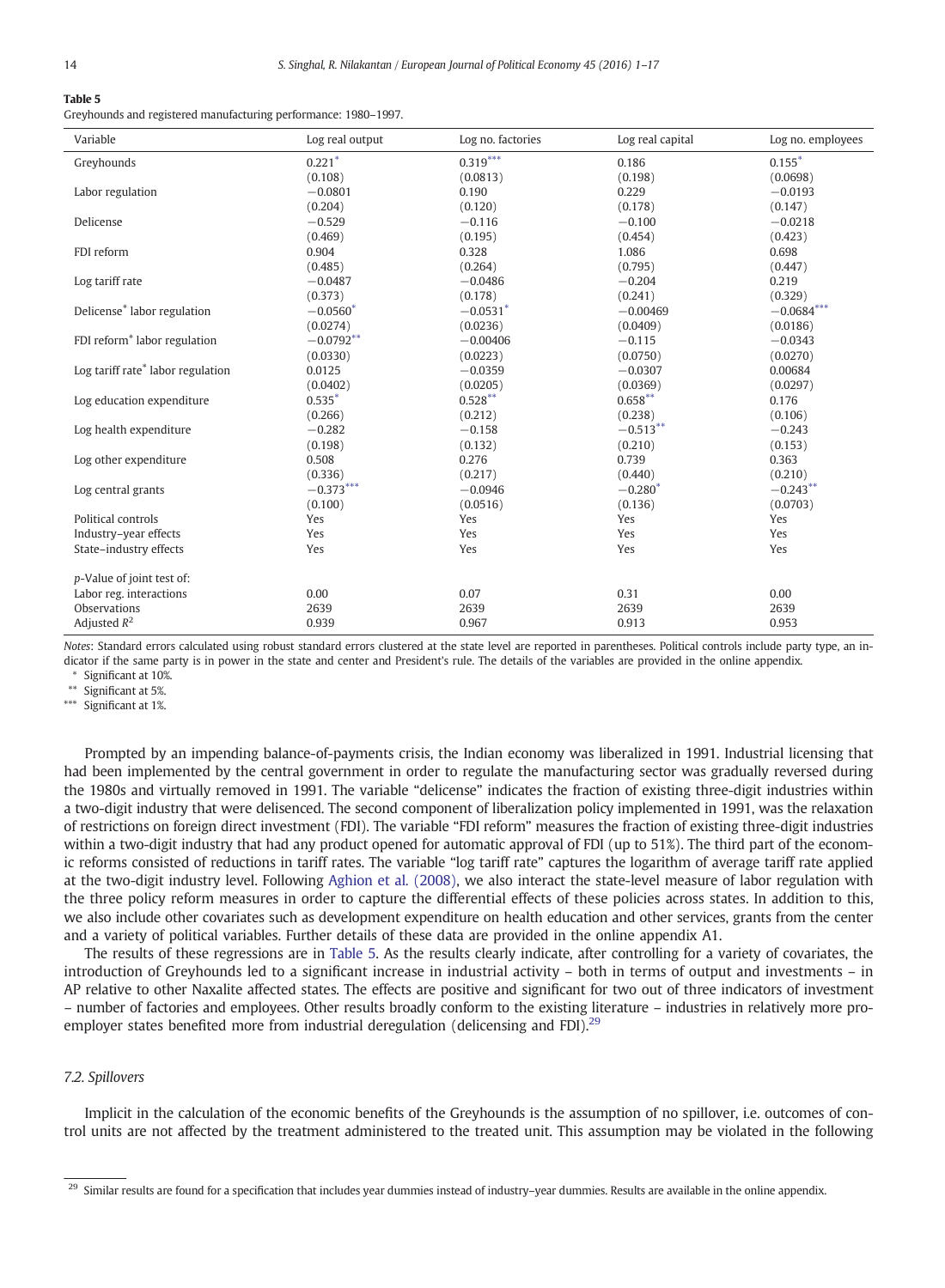three ways in the present context. Firstly, there may be a spillover through the security forces. For example, the Greyhounds could offer support to the police forces of other states in the form of training, joint operations, material supply, etc., to tackle the Naxalite insurgency. This would have artificially raised the output of the other Naxalite affected states and thus biased the estimate of the treatment effect downwards. As the Greyhounds started offering training to other Naxalite affected states from 2000 onwards, we terminate the analysis at the year 2000 to avoid this source of bias.

Secondly, spillover between states may happen through civilians migrating to AP for greater security (Libman et al., 2013). This migration may be selective in the sense that the civilians most likely to have the resources to migrate are more productive on average. This could then raise the pcNSDP in AP and lower it in other Naxalite affected states leading to an upward bias in the estimated treatment effect. However, Lusome and Bhagat (2006) report using Indian census data that approximately 80% of the internal migration in India is in the form of intra-district and intra-state migration over the period 1971–2001. Further, in 2001 only 33.7% of the inter-state migration is for employment or business purposes.

Lastly, and most importantly, anti-Naxalite operations by the Greyhounds in AP could result in the movement of Naxalites from AP to the surrounding Naxalite affected states with a less threatening security environment for Naxalites. Anecdotal evidence supports this possibility (for example, Menon, 1993). To the extent that such displaced Naxalites indulged in insurgency activity in their temporary refuge across state borders, the pcNSDP of the other Naxalite affected states would have decreased, resulting in an over estimate of the Greyhounds treatment effect. Unfortunately, there is no publicly available data to check the extent of such bias in the calculated treatment effect. In this case, the calculated treatment effect must therefore be interpreted as an upper bound on the true treatment effect.<sup>30</sup>

#### *7.3. Announcement effects*

Another issue, as mentioned before in Section 4.2, is that of an announcement effect. Although the decision to introduce the Greyhounds was announced in 1988, the analysis presented in this paper takes 1989 to be the treatment year. We formally tested for the possibility of an announcement effect in the difference-in-difference regression framework by adding a lead of the treatment variable to the specifications reported in Tables A1, A4 and A5. The results indicate that while there may be an announcement effect for pcNSDP, this is not the case for the industrial and manufacturing sectors (Table A9 in the online appendix). This confirms the synthetic control methodology results seen graphically in Fig. 2(b) and Fig. 5. A possible explanation for this is that an expansion of the industrial sector involves fixed investments which tend to be less responsive to announcements.

#### 8. Conclusion

Using the synthetic control methodology we show that (i) after 1989, AP's output systematically deviates from a weighted average of the states that it resembles most and (ii) that this deviation cannot be explained by any obvious political or economic factors. As 1989 is precisely the year when AP introduced the Greyhounds, the higher growth post-1989 could be capturing the resulting benefits of improved security. Importantly, this is in line with anecdotal literature that has identified the introduction of Greyhounds as having caused a fundamental shift in the Naxalite conflict.

At the same time it should be stressed that the synthetic control methodology is a case-study approach and that our findings do not imply that other Naxalite affected states raising security forces similar to the Greyhounds would experience effects of similar magnitude. Neither does it imply that a security response is more effective in terms of raising pcNSDP compared to nonsecurity based responses. However, the results presented here are interesting as they show that output and investments respond to counterinsurgency policies.

The field of the microeconomic effects of counterinsurgency policies remains largely unexplored and the dynamics between insurgency, counterinsurgency and economic outcomes are only starting to be understood. As more data become available, future work could measure the effects of Naxalite insurgency and the state's counterinsurgency response at a more disaggregated level.

#### Acknowledgments

We thank John Strauss, Jeffrey Nugent, Geert Ridder, Rohini Somanathan, Eli Berman, Juan Carrillo, Olga Shemyakina, Raja Kali, Jared Rubin, Subha Mani, Utteeyo Dasgupta, Anant Nyshadham, Channing Arndt, Finn Tarp, Arya Gaduh, Smriti Sharma, Joseph Gomes, two anonymous referees and conference/seminar participants at University of Southern California, Fordham, HECER, Delhi School of Economics, Indian Statistical Institute (New Delhi), ASREC 2013, ISNIE 2012, 8th Annual HiCN Workshop, PACDEV 2011, MWIEDC 2011 and the Institute of Peace and Conflict Studies for helpful comments and suggestions. Singhal gratefully acknowledges financial support from the University of Southern California and UNU-WIDER. Results in this paper supersede those in an earlier working paper entitled "The Economic Costs of Naxalite Violence and the Economic Benefits of a Unique Robust Security Response" (Nilakantan and Singhal, 2011). We take sole responsibility for remaining errors.

<sup>&</sup>lt;sup>30</sup> Note that spillovers affect the synthetic control estimates only if they affect states that are assigned positive weights in the construction of the synthetic control.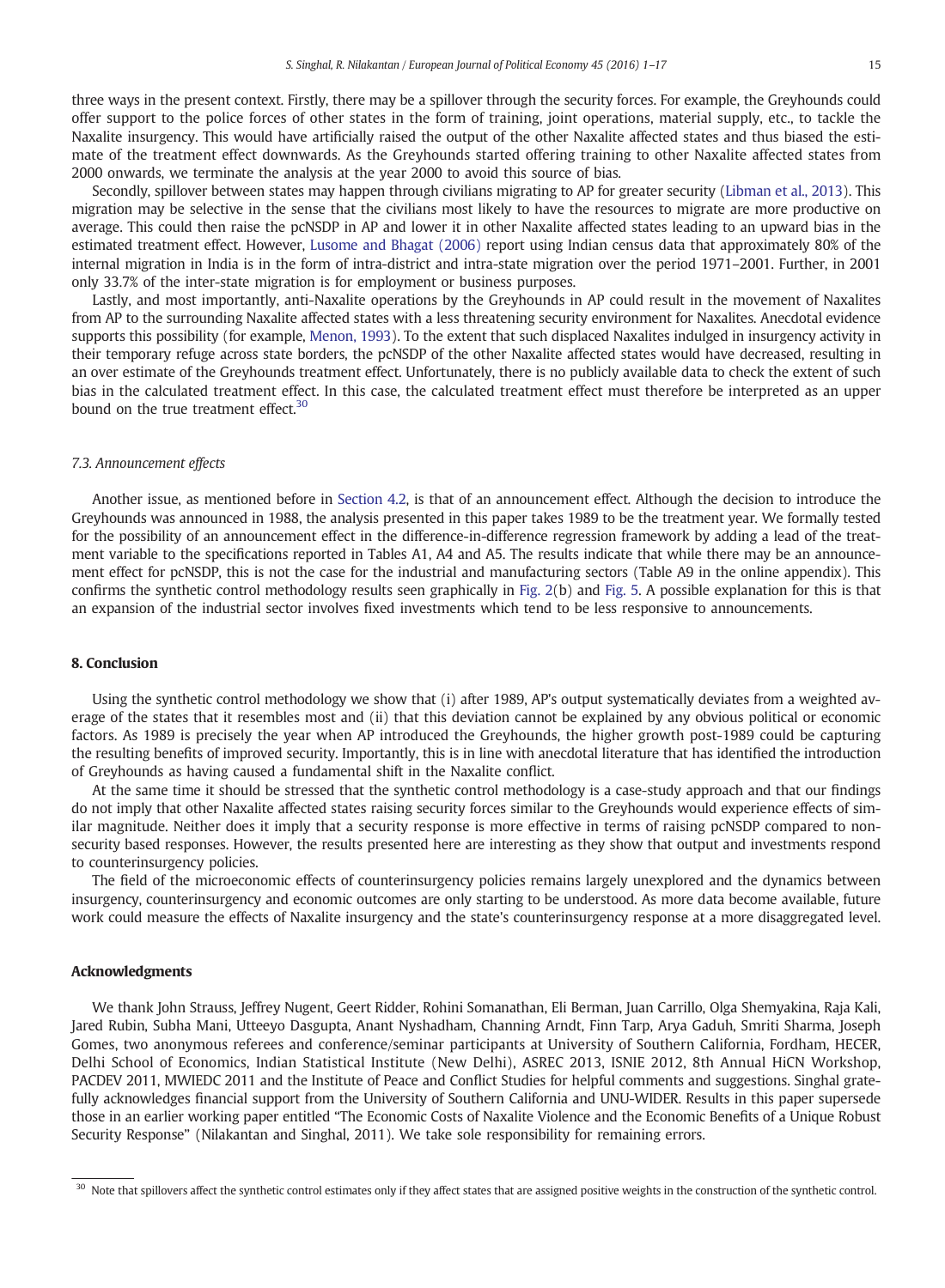#### Appendix A. Supplementary data

Supplementary data associated with this article can be found in the online version at http://dx.doi:10.1016/j.ejpoleco.2016.08.012.

#### References

Abadie, A., Diamond, A., Hainmueller, J., 2010. Synthetic control methods for comparative case studies: estimating the effect of California's tobacco control program. J. Am. Stat. Assoc. 105 (490), 493–505.

Abadie, A., Gardeazabal, J., 2003. The economic costs of conflict: a case study of the basque country. Am. Econ. Rev. 93 (1), 113–132.

Aghion, P., Burgess, R., Redding, S.J., Zilibotti, F., 2008. The unequal effects of liberalization: evidence from dismantling the license Raj in India. Am. Econ. Rev. 98 (4), 1397–1412.

Aguirre, A., 2016. The risk of civil conflicts as a determinant of political institutions. Eur. J. Polit. Econ. 42, 36–59.

Ahmed, F., 1993. Crime as Punishment. India Today, August 31.

Aisen, A., Veiga, F.J., 2013. How does political instability affect economic growth? Eur. J. Polit. Econ. 29, 151–167.

Amara, J., 2012. Implications of military stabilization efforts on economic development and security: the case of Iraq. J. Dev. Econ. 99 (2), 244–254.

Angrist, J.D., Pischke, J.S., 2008. Mostly Harmless Econometrics: An Empiricist's Companion. Princeton University Press, New Jersey .

Balagopal, K., 1988. Herald the hunting dogs that are grey in colour. Econ. Polit. Wkly. 23 (28), 1413–1414.

Banerjee, S., 1984. India's Simmering Revolution: The Naxalite Uprising. Selection Service Syndicate, New Delhi .

Beath, A., Christia, F., Enikolopov, R., 2011. Winning Hearts and Minds through Development: Evidence from a Field Experiment in Afghanistan. MIT Political Science Department Research Paper No. 2011-14.

Berman, E., Callen, M., Shapiro, J.N., Felter, J.H., 2011a. Do working men rebel? Insurgency and unemployment in Afghanistan, Iraq, and the Philippines. J. Conf. Resolut. 55 (4), 496–528.

Berman, E., Felter, J.H., Kapstein, E., Troland, E., 2013. Predation, Taxation, Investment and Violence: Evidence from the Philippines. NBER Working Paper No. 19266. Berman, E., Shapiro, J.N., Felter, J.H., 2011b. Can hearts and minds be bought? The economics of counterinsurgency in Iraq. J. Polit. Econ. 119 (4), 766–819.

Besley, T., Burgess, R., 2004. Can labor regulation hinder economic performance? Evidence from India. Q. J. Econ. 19 (1), 91–134.

Bhalotra, S., 2010. Fatal fluctuations? Cyclicality in infant mortality in India. J. Dev. Econ. 93 (1), 7–19.

Billmeier, A., Nannicini, T., 2013. Assessing economic liberalization episodes: a synthetic control approach. Rev. Econ. Stat. 95 (3), 983–1001.

Blattman, C., Miguel, E., 2010. Civil War. J. Econ. Lit. 48 (1), 3–57.

Borooah, V.K., 2008. Deprivation, violence, and conflict: an analysis of naxalite activity in the districts of India. Int. J. Confl. Violence 2 (2), 317–333.

Brück, T., Llussá, F., Tavares, J.A., 2011. Entrepreneurship: the role of extreme events. Eur. J. Polit. Econ. 27 (Suppl. 1), S78–S88.

Brück, T., Schneider, F., 2011. Terror and human insecurity: editorial introduction. Eur. J. Polit. Econ. 27 (Suppl. 1), S1–S4.

Bundervoet, T., 2009. Assets, activity choices, and civil war: evidence from Burundi. World Dev. 38 (7), 955–965.

Carmignani, F., 2003. Political instability, uncertainty and economics. J. Econ. Surv. 17 (1), 1–54.

Chaney, E., 2008. Assessing pacification policy in Iraq: evidence from Iraqi financial markets. J. Comp. Econ. 36 (1), 1–16.

Coyne, C.J., Dempster, G.M., Isaacs, J.P., 2010. Asset values and the sustainability of peace prospects. Q. Rev. Econ. Financ. 50 (2), 146–156.

Das, A., 2000. Naxalism: Y2K Problem Sans Solution? Hindustan Times, February 10.

Dasgupta, A., Gawande, K., Kapur, D., 2016. (When) Do Anti-poverty Programs Reduce Violence? India's Rural Employment Guarantee and Maoist Conflict. Working Paper.

Gawande, K., Kapur, D., Satyanath, S., 2015. Renewable natural resource shocks and conflict intensity: findings from India's ongoing Maoist insurgency. J. Confl. Resolut., forthcoming, http://dx.doi.org/10.1177/0022002714567949.

Greenstone, M., 2007. Is the Surge Working? Some New Facts. NBER Working Paper 13458.

Gomes, J.F., 2015. The political economy of the Maoist conflict in India: an empirical analysis. World Dev. 68, 96–123.

Government of Andhra Pradesh (GoAP), 1999. Swarna Andhra Pradesh Vision 2020. State Secretariat, Hyderabad.

Government of India, 2005. Ministry of Home Affairs Annual Report 2004-05.

Gupta, D.K., 2007. The Naxalites and the Maoist movement in India: birth, demise, and reincarnation. Democr. Secur. 3, 157–188.

Hoelscher, K., Miklian, J., Vadlamannati, K.C., 2012. Hearts and mines: a district-level analysis of the Maoist conflict in India. Int. Area Stud. Rev. 15 (2), 141–160.

Human Rights Watch, 2009. Sabotaged Schooling: Naxalite Attacks and Police Occupation of Schools in India's Bihar and Jharkhand States. New York.

Indian Express, 2013, January 16. Government Plans Greyhound-Like Force in 4 States. Indian Express, 2014, March 12. Over 12,000 Killed in Naxal Violence in Past 20 years.

Iyer, L., 2009. The Bloody Millennium: Internal Conflict in South Asia. Harvard Business School. Working Paper 09-086.

Janyala, S., 2011. After 30 yrs, Annual Naxal Hits Down to a Single Digit in Andhra. Indian Express, December 27.

Johnston, P., Sarbahi, A., 2016. Impact of US drone strikes on terrorism in Pakistan. Int. Stud. Q., 60 (2), 203-219.

Kapstein, E.B., 2012. Measuring progress in modern warfare. Surv.: Glob. Polit. Strategy 54 (1), 137–158.

Khanna, G., Zimmermann, L., 2015. Guns and Butter? Fighting Violence with the Promise of Development. Working Paper.

Kocher, M.A., Pepinsky, T., Kalyvas, S., 2011. Aerial bombing and counterinsurgency in Vietnam war. Am. J. Polit. Sci. 55 (2), 201–218.

Lee, W., 2011. Comparative case studies of the effects of inflation targeting in emerging economies. Oxf. Econ. 63 (2), 375–397.

Libman, A., Herrmann-Pillath, C., Yadav, G., 2013. Are human rights and economic well-being substitutes? The evidence from migration patterns across the Indian states. Eur. J. Polit. Econ. 31, 139–164.

Louis, P., 2002. People Power: The Naxalite Movement in Central Bihar. Wordsmiths, New Delhi

Lusome, R., Bhagat, R.B., 2006. Trends and Patterns of Internal Migration in India, 1971–2001. Working Paper.

Menon, A.K., 1993. On the Warpath. India Today, February 28.

Mishra, N., 2002. Thriving on Fear. India Today, May 6.

Mitta, M., Desai, B., 1996. The AK-47 Culture. India Today, February 15.

Naor, Z., 2015. Why a small probability of terror generates a large macroeconomic impact. Def. Peace Econ. 26 (6), 583–599.

Ninan, T.N., Ahmed, F., 1987. It Will Not Help If I Resign. India Today. June 30.

Oetken, J.L., 2009. Counterinsurgency against the Naxalites. In: Ganguly, S., Fidler, D.P. (Eds.), India and Counterinsurgency: Lessons Learned. Routledge, London, pp. 127–151.

Priyadershi, V., 2009. Fighting Left-Wing-Extremism Through Special Task Forces. Centre for Land Warfare Studies. Article 1362.

Raju, R.V., 2010. Countering the Naxal Threat – I: An Analysis of Earlier Efforts. Institute of Peace and Conflict Studies. Article 3149.

Ramana, P.V., 2009. A critical evaluation of the union government's response to the Maoist challenge. Strateg. Anal. 33 (5), 745–759.

Ramana, P.V., 2014. Maoist Finances: Sources, Methods of Collection and Utilization. IDSA Comment.

Reddy, K.S., 1998. Pursuing the PWG. Frontline 15(18), August 29.

Reddy, K.S., 2001. Rejuvenated strategies. Frontline 18(15), July 21.

- Rockmore, M., 2016. The Cost of Fear: The Welfare Effect of the Risk of Violence in Northern Uganda. World Bank Econ. Rev., forthcoming, http://dx.doi.org/10.1093/ wber/lhw025.
- Shatrugna, M., 1989. NTR and the Naxalites. Econ. Polit. Wkly. 24 (28), 1570.
- Singh, P., 1995. The Naxalite Movement in India. Rupa and Co, New Delhi.

Singh, P., 2013. Impact of terrorism on investment decisions of farmers: evidence from the Punjab insurgency. J. Confl. Resolut. 57 (1), 143–168.